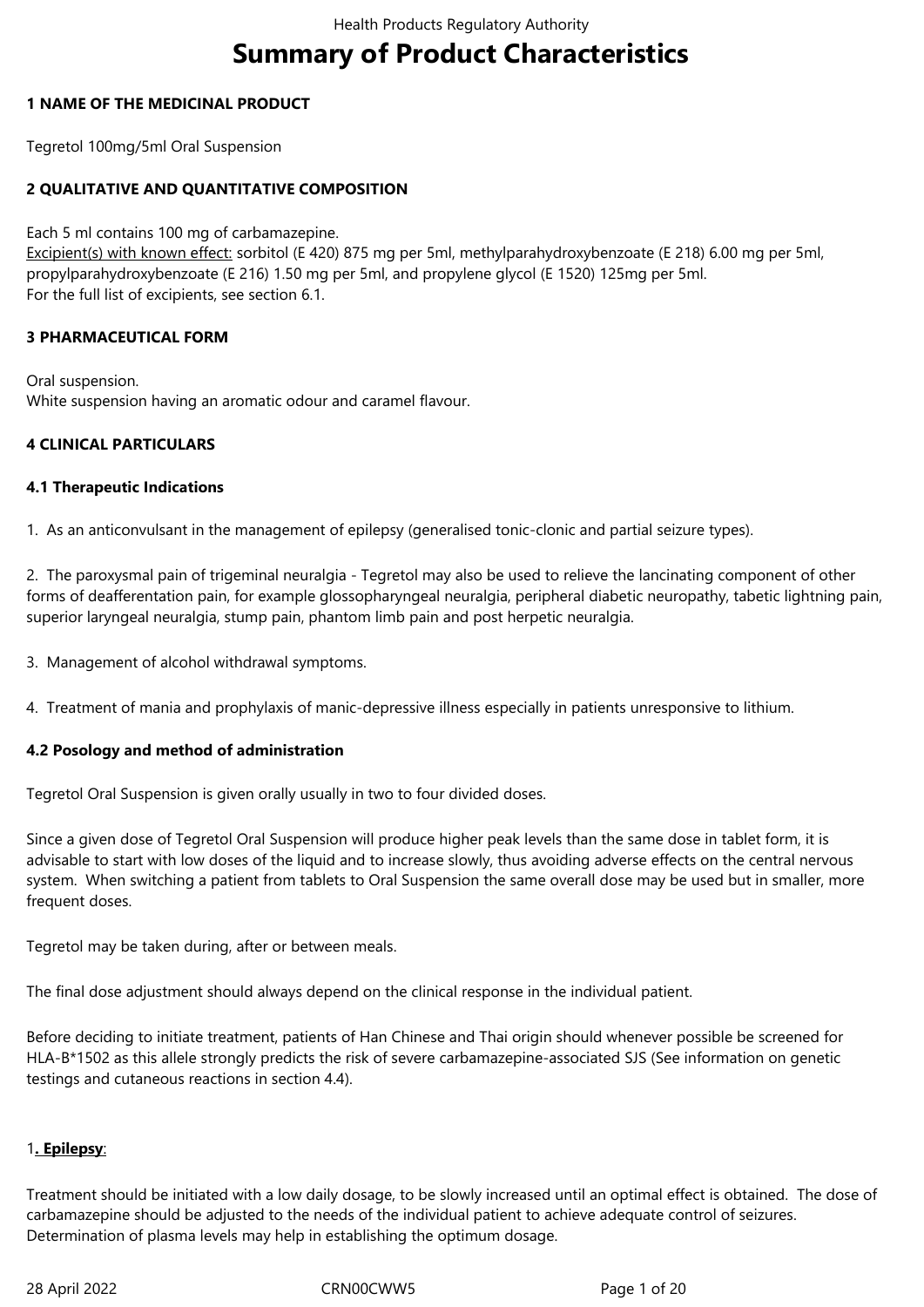In the treatment of epilepsy, the dose of carbamazepine usually requires total plasma-carbamazepine concentrations of about 4 to 12 micrograms/mL (17 to 50 micromoles/litre) (see section 4.4 Special warnings and precautions for use). Whenever possible, anti-epileptic agents should be prescribed as the sole anti-epileptic agent, but if used in polytherapy, the same incremental dosage pattern is advised (see section 4.5 Interaction with other medicinal products and other forms of interaction).

## **Adults**:

Tegretol should be taken in a number of divided doses. The initial dosage should be 100 to 200 mg once or twice a day with subsequent slow increments to the level for optimal response, generally 800 to 1200 mg daily in divided doses but occasionally up to 1600 mg or even 2000 mg daily may be necessary.

### **Elderly**:

Due to the potential for drug interactions, the dosage of Tegretol should be selected with caution in elderly patients.

## **Paediatrics / children and adolescents**:

The usual dose is 10-20mg/kg body weight, daily in several divided doses.

Age up to 1 year: The usual total daily dose is 100 to 200 mg (5-10ml) in divided doses.

Aged 1-5 years: The usual total daily dose is 200 to 400 mg (10-20ml) in divided doses.

Aged 5-10 years: The usual total daily dose is 400 to 600mg (20-30ml) in divided doses.

Aged 10-15 years: The usual total daily dose is 600 to 1000 mg (30-50ml) in divided doses.

>15 years of age: 800 to 1200 mg daily (same as adult dose).

#### **Maximum recommended dose**

Up to 6 years of age: 35 mg/kg/day

6-15 years of age: 1000 mg/day

>15 years of age: 1200 mg/day.

## 2. **Trigeminal neuralgia and other forms of deafferentation pain:**

The individual dosage requirements of Tegretol may vary considerably, depending upon the age and weight of the patient. It is recommended that the initial dose be small but in some patients a high dose early in treatment may be required. In elderly patients, an initial dose of 100 mg twice daily is recommended.

The usual dose is 200 mg 3 to 4 times daily but the dose may be increased gradually until a satisfactory clinical response is obtained, which in some instances necessitates 1600 mg daily. The initial dosage of 200 to 400 mg should be slowly raised daily until freedom from pain is achieved (normally at 200 mg 3 to 4 times daily). The dosage should then be gradually reduced to the lowest possible maintenance level. Maximum recommended dose is 1200 mg/day. When pain relief has been obtained, attempts should be made to gradually discontinue therapy, until another attack occurs.

## 3**.Alcohol withdrawal symptoms:**

The dose should be adjusted to suit the needs of the individual patient. Usually doses of 600 to 800 mg daily are sufficient but 1200 to 1600 mg daily may be required in delirium tremens with subsequent reduction.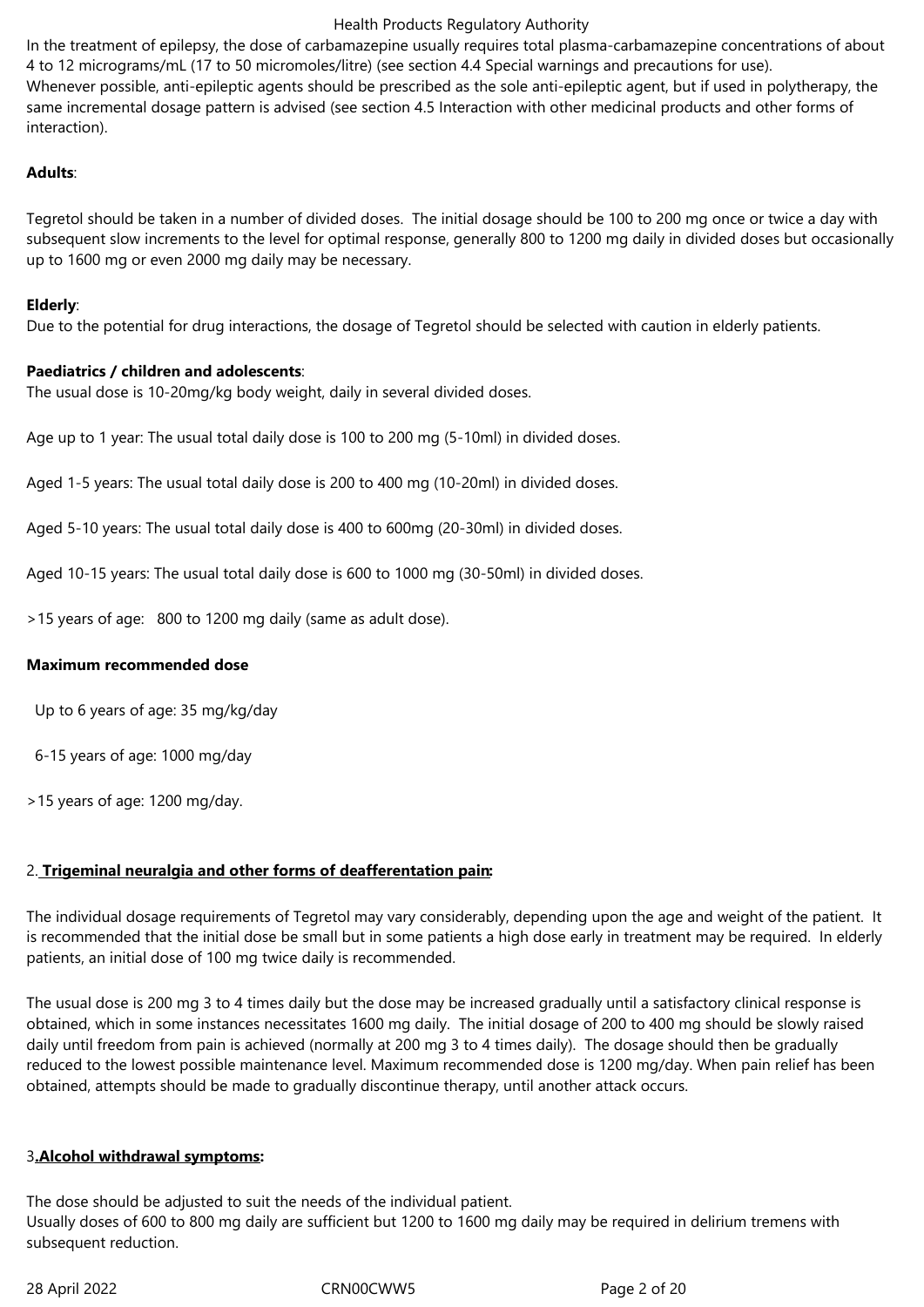#### Health Products Regulatory Authority 4**.Treatment of mania and prophylaxis of manic-depressive illness:**

Initial starting dose of 100 to 200 mg daily, in divided doses, increasing gradually until symptoms are controlled or a total of 1600 mg given in divided doses is reached. The usual dosage range is 400-600 mg daily, given in divided doses.

## **Special populations**

## *Renal impairment / Hepatic impairment*

No data are available on the pharmacokinetics of carbamazepine in patients with impaired hepatic or renal function.

## **4.3 Contraindications**

- Known hypersensitivity to carbamazepine or structurally related drugs (e.g. tricyclic antidepressants) or any other components of the formulation
- Patients with atrioventricular conduction defects
- Patients with a history of bone-marrow depression
- Patients with a history of hepatic porphyrias (e.g. acute intermittent porphyria, variegate porphyria, porphyria cutanea tarda)
- The use of Tegretol is contraindicated in combination with monoamine-oxidase inhibitors (MAOIs) (see section 4.5 Interaction with other medicinal products and other forms of interaction).
- Herbal preparations containing St. John's wort (Hypericum perforatum) must not be used while taking Tegretol due to the risk of decreased plasma concentrations and reduced clinical effects of Tegretol (see section 4.5 Interactions with other medicinal products and other forms of Interaction).

## **4.4 Special warnings and precautions for use**

Tegretol should be given only under medical supervision .Tegretol should be prescribed only after a critical benefit-risk appraisal and under close monitoring in patients with a history of cardiac, hepatic, or renal damage, adverse haematological reactions to other drugs, or interrupted courses of therapy with Tegretol.

## **Haematological effects**

Agranulocytosis and aplastic anaemia have been associated with Tegretol; however, due to the very low incidence of these diseases, meaningful risk estimates for Tegretol are difficult to obtain. The overall risk in the general untreated population has been estimated at 4.7 persons per million per year for agranulocytosis and 2.0 persons per million per year for aplastic anaemia.

Decreased platelet or white blood cell counts occur occasionally to frequently in association with the use of Tegretol. Nonetheless, complete pre-treatment blood counts, including platelets (and possibly reticulocytes and serum iron), should be obtained as a baseline, and periodically thereafter

If the white blood cell or platelet count is definitely low or decreased during treatment, the patient and the complete blood count should be closely monitored (see section 4.8 "Undesirable Effects"). However, treatment with Tegretol should be discontinued if the patient develops leucopenia, which is severe, progressive or accompanied by clinical manifestations, e.g. fever or sore throat. Tegretol should be discontinued if any evidence of significant bone marrow depression appears.

Patients and their relatives should be made aware of early toxic signs and symptoms indicative of a potential haematological problem, as well as symptoms of dermatological or hepatic reactions. If reactions such as fever, sore throat, rash, ulcers in the mouth, easy bruising, petechial or purpuric haemorrhage appear, the patient should be advised to consult his physician immediately.

## **Cutaneous reactions**

Serious and sometimes fatal cutaneous reactions, including toxic epidermal necrolysis (TEN; also known as Lyell's syndrome) and Stevens-Johnson syndrome (SJS), have been reported during treatment with Tegretol. Patients with serious dermatological reactions may require hospitalization, as these conditions may be life-threatening and may be fatal. Most of the SJS/TEN cases appear in the first few months of treatment with Tegretol.Patients should be advised of the signs and symptoms and monitored closely for skin reactions. These reactions are estimated to occur in 1-6 per 10000 new users in countries with mainly Caucasian populations, but the risk in some Asian countries is estimated to be about 10 times higher. If signs and symptoms of SJS, Lyell's syndrome/TEN (e.g progressive skin rash often with blisters or mucosal lesions) appear, Tegretol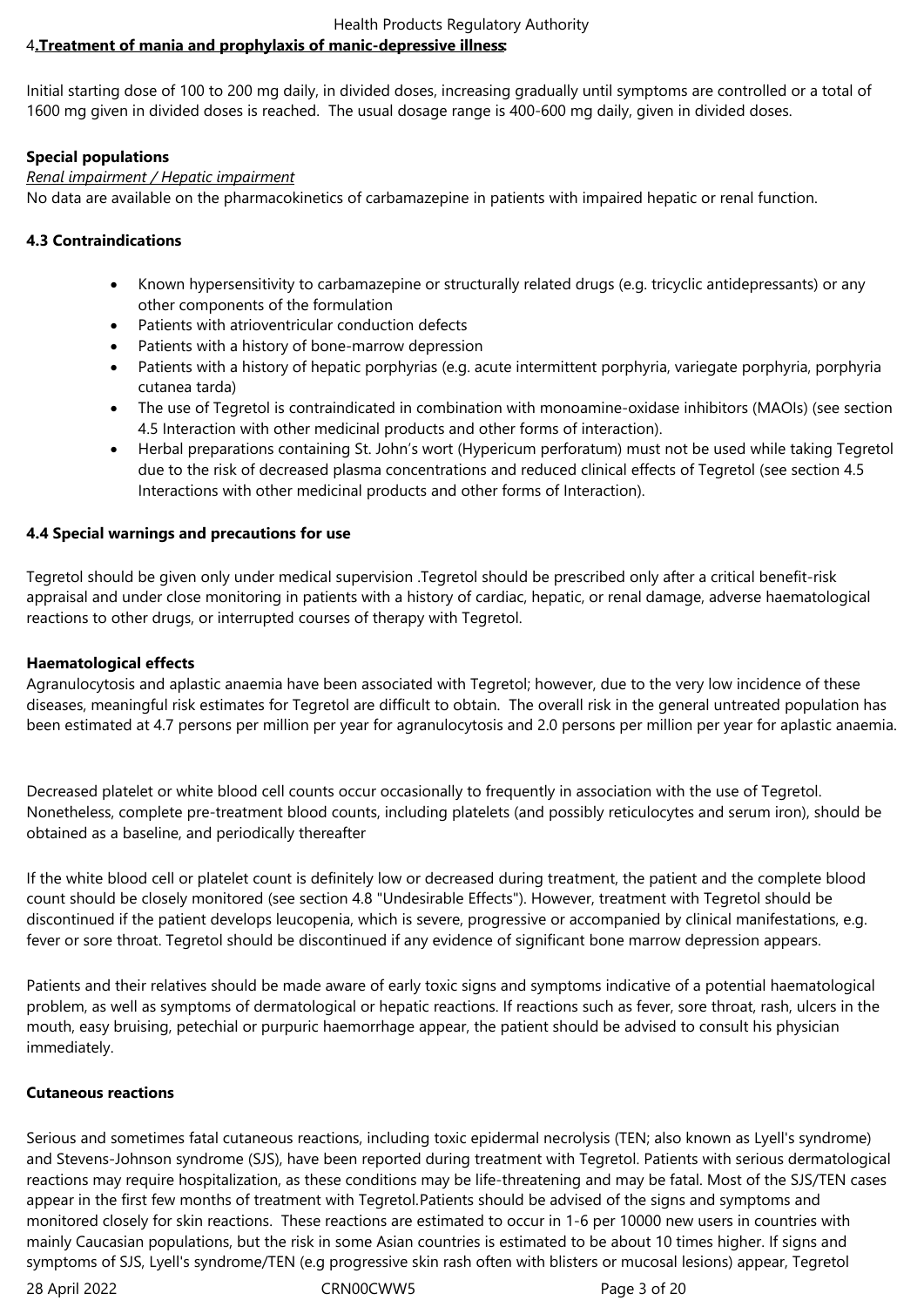should be withdrawn at once and alternative therapy should be considered. The best results in managing SJS and TEN come from early diagnosis and immediate discontinuation of any suspect drug. Early withdrawal is associated with a better prognosis. If the patient has developed SJS or TEN with the use of Tegretol, Tegretol must not be re-started in this patient at any time.

There is growing evidence of the role of different HLA alleles in predisposing patients to immune-mediated adverse reactions (see section 4.2).

## *Association with HLA-B\*1502 allele*

Retrospective studies in patients of Han Chinese and Thai origin found a strong correlation between the risk of developing SJS/TEN skin reactions associated with carbamazepine and the presence in these patients of the Human Leukocyte Antigen (HLA)-B\*1502 allele. The frequency of HLA-B\*1502 allele ranges from 2 to 12% in Han Chinese populations and is about 8% in Thai populations. Higher reporting rates of SJS (rare rather than very rare) are reported in some countries in Asia (e.g. Taiwan, Malaysia and the Philippines) in which there is a higher frequency of the HLA-B\*1502 allele in the population (e.g. above 15% in the Philippines and some Malaysian populations). Allele frequencies up to about 2% and 6% have been reported in Korea and India, respectively. There are some data that suggest an increased risk of serious carbamazepine-associated TEN/SJS in other Asian populations. Because of the prevalence of this allele in other Asian populations (e.g. above 15% in the Philipines and Malaysia), testing genetically at risk populations for the presence of HLA-B\*1502 may be considered.

The frequency of the HLA-B\*1502 allele is negligible in persons of European descent, several African populations, indigenous peoples of the Americas, Hispanic populations sampled and in Japanese (<1%).

The allele frequencies listed here represent the percentage of chromosomes in the specified population that carry the allele of interest, meaning that the percentage of patients who carry a copy of the allele on at least one of their two chromosomes (i.e., the "carrier frequency") is nearly twice as high as the allele frequency. Therefore, the percentage of patients who may be at risk is nearly twice the allele frequency.

Whenever possible, screening for the presence of HLA-B\*1502 allele should be carried out in patients with ancestry in genetically at-risk populations, prior to initiating treatment with carbamazepine (see section 4.2). (If testing for the presence of the HLA-B\*1502 allele should be performed, high-resolution "HLA-B\*1502 genotyping" is recommended. The test is positive if either one or two HLA-B\*1502 alleles are detected and negative if no HLA-B\*1502 alleles are detected). If these individuals test positive, carbamazepine should not be started unless there is no other therapeutic option. Tested patients who are found to be negative for HLA-B\*1502 have a low risk of SJS, although the reactions may still very rarely occur.

HLA-B\*1502 may be a risk factor for the development of SJS/TEN in Chinese patients taking other anti-epileptic drugs (AED) associated with SJS/TEN. Consideration should therefore be given to avoiding use of other drugs associated with SJS/TEN in HLA-B\*1502 positive patients, when alternative therapies are otherwise equally acceptable. Screening is not generally recommended in patients from populations in which the prevalence of HLA-B\*1502 is low. Screening is generally not recommended for any current Tegretol users, as the risk of SJS/TEN is largely confined to the first few months of therapy, regardless of HLA-B\*1502 status.

The identification of subjects carrying the HLA-B\*1502 allele and the avoidance of carbamazepine therapy in these subjects has been shown to decrease the incidence of carbamazepine-induced SJS/TEN.

## *Association with HLA-A\*3101 allele*

There are some data that suggest Human Leukocyte Antigen \*(HLA)-A\*3101 is associated with an increased risk of carbamazepine induced cutaneous adverse drug reactions including SJS, TEN, Drug rash with eosinophilia (DRESS) or less severe acute generalized exanthematous pustulosis (AGEP) and maculopapular rash (see section 4.8) in people of European descent and the Japanese.

The frequency of the HLA-A\*3101 allele varies widely between ethnic populations and its frequency is about 2 to 5% in European populations and about 10% in the Japanese population.

The frequency of this allele is estimated to be less than 5% in the majority of Australian, Asian, African and North American populations with some exceptions within 5-12%. Prevalence above 15% has been estimated in some ethnic groups in South America (Argentina and Brazil), North America (US Navajo and Sioux, and Mexico Sonora Seri) and Southern India (Tamil Nadu) and between 10%-15% in other native ethnicities in these same regions and about 10% in Japanese populations.

The allele frequencies listed here represent the percentage of chromosomes in the specified population that carry the allele of interest, meaning that the percentage of patients who carry a copy of the allele on at least one of their two chromosomes (i.e.,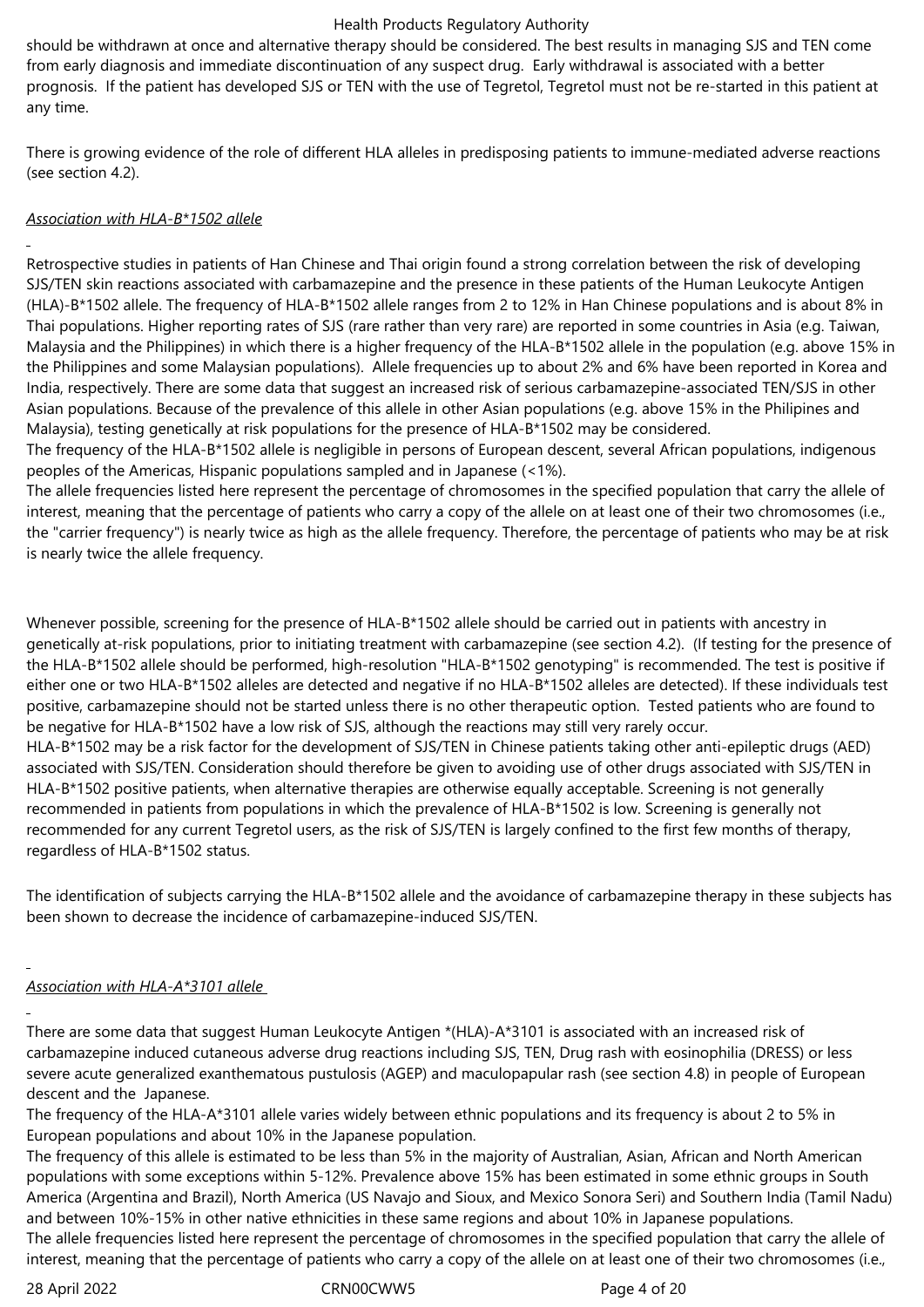the "carrier frequency") is nearly twice as high as the allele frequency. Therefore, the percentage of patients who may be at risk is nearly twice the allele frequency.

The presence of HLA-A\*3101 allele may increase the risk for carbamazepine induced cutaneous reactions (mostly less severe) from 5.0% in general populations to 26.0% among subjects of European ancestry, whereas its absence may reduce the risk from 5.0% to 3.8%.

Testing for the presence of HLA-A\*3101 allele should be considered in patients with ancestry in genetically at-risk populations (for example, patients of the Japanese and Caucasian populations, patients who belong to the indigenous populations of the Americas, Hispanic populations, people of southern India, and people of Arabic descent), prior to initiating treatment with Tegretol. (If testing for the presence of the HLA-A\*3101 allele is performed, high-resolution "HLA-A\*3101 genotyping" is recommended. The test is positive if either one or two HLA- A\*3101 alleles are detected and negative if no HLA- A\*3101 alleles are detected).

The use of Tegretol should be avoided in patients who are found to be positive for HLA-A\*3101, unless the benefits clearly outweigh the risks. Screening is generally not recommended for any current Tegretol users, as the risk of SJS/TEN, AGEP, DRESS and maculopapular rash is largely confined to the first few months of therapy, regardless of HLA-A\*3101 status.

#### **Limitation of genetic screening**

Genetic screening results must never substitute for appropriate clinical vigilance and patient management. Many Asian patients positive for HLA-B\*1502 and treated with Tegretol will not develop SJS/TEN and patients negative for HLA-B\*1502 of any ethnicity can still develop SJS/TEN. Similarly many patients positive for HLA-A\*3101 and treated with Tegretol will not develop SJS, TEN, DRESS, AGEP or maculopapular rash and patients negative for HLA-A\*3101 of any ethnicity can still develop these severe cutaneous adverse reactions. The role of other possible factors in the development of, and morbidity from, these severe cutaneous adverse reactions such as AED dose, compliance, concomitant medications, co-morbidities, and the level of dermatologic monitoring have not been studied.

## **Other dermatologic reactions**

Mild skin reactions e.g. isolated macular or maculopapular exanthema, can also occur and are mostly transient and not hazardous, and they usually disappear within a few days or weeks, either during the continued course of treatment or following a decrease in dosage. However, since it may be difficult to differentiate the early signs of more serious skin reactions from mild transient reactions, the patient should be kept under close surveillance with consideration given to immediately withdrawing the drug should the reaction worsen with continued use.

The HLA-A\*3101 allele has been found to be associated with less severe adverse cutaneous reactions from carbamazepine and may predict the risk of these reactions from carbamazepine, such as anticonvulsant hypersensitivity syndrome or non-serious rash (maculopapular eruption). However, the HLA-B\*1502 allele has not been found to predict the risk of these aforementioned skin reactions.

#### **Hypersensitivity**

Tegretol may trigger hypersensitivity reactions including Drug Rash with Eosinophilia and Systemic Symptoms (DRESS), a delayed multi-organ hypersensitivity disorder with fever, rash, vasculitis, lymphadenopathy, pseudo lymphoma, arthralgia, leukopenia, eosinophilia, hepato-splenomegaly, abnormal liver function tests and vanishing bile duct syndrome (including destruction and disappearance of the intrahepatic bile ducts), that may occur in various combinations. Other organs may also be affected (e.g. lungs, kidneys, pancreas, myocardium, colon). (see section 4.8 Undesirable effects).

The HLA-A\*3101 allele has been found to be associated with the occurrence of hypersensitivity syndrome, including maculopapular rash.

Patients who have exhibited hypersensitivity reactions to carbamazepine should be informed that approximately 25 to 30 % of these patients may experience hypersensitivity reactions with oxcarbazepine (Trileptal®). Cross-hypersensitivity can occur between carbamazepine and aromatic antiepileptic drugs (e.g. phenytoin, primidone and phenobarbital) In general, if signs and symptoms suggestive of hypersensitivity reactions occur, Tegretol should be withdrawn immediately.

#### **Seizures**

28 April 2022 CRN00CWW5 Page 5 of 20 Tegretol should be used with caution in patients with mixed seizures, which include absences, either typical or atypical. In all these conditions, Tegretol may exacerbate seizures. In case of exacerbation of seizures, Tegretol should be discontinued.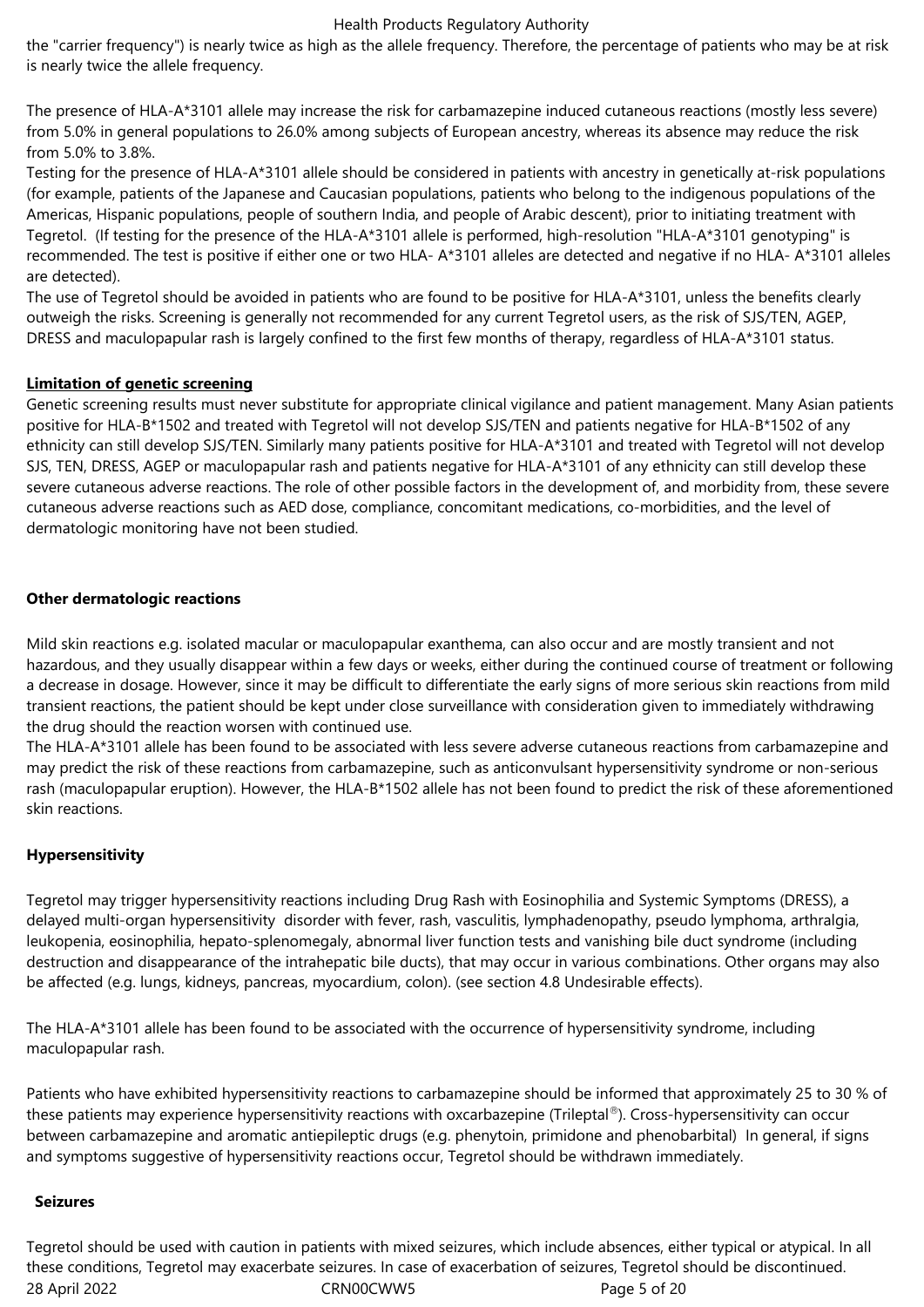An increase in seizure frequency may occur during the switch from an oral formulation to suppositories. Abrupt withdrawal of Tegretol may precipitate seizures.

#### **Hepatic function**

Liver function tests should also be performed before commencing treatment and periodically thereafter, particularly in patients with a history of liver disease and in elderly patients. The drug should be withdrawn immediately in cases of aggravated liver dysfunction or acute liver disease.

Some liver function tests in patients receiving carbamazepine may be found to be abnormal, particularly gamma glutamyl transferase. This is probably due to hepatic enzyme induction. Enzyme induction may also produce modest elevations in alkaline phosphatase. These enhancements of hepatic metabolising capacity are not an indication of the withdrawal of carbamazepine.

Severe hepatic reactions to carbamazepine occur very rarely. The development of signs and symptoms of liver dysfunction or active liver disease should be urgently evaluated and treatment with Tegretol suspended pending the outcome of the evaluation.

#### **Renal function**

Baseline and periodic complete urinalysis and BUN determinations are recommended.

#### **Hyponatremia**

Hyponatremia is known to occur with carbamazepine. In patients with pre-existing renal conditions associated with low sodium or in patients treated concomitantly with sodium-lowering medicinal products (e.g. diuretics, medicinal products associated with inappropriate ADH secretion), serum sodium levels should be measured prior to initiating carbamazepine therapy. Thereafter, serum sodium levels should be measured after approximately two weeks and then at monthly intervals for the first three months during therapy, or according to clinical need. These risk factors may apply especially to elderly patients. If hyponatraemia is observed, water restriction is an important counter-measurement if clinically indicated.

#### **Hypothyroidism**

Carbamazepine may reduce serum concentrations of thyroid hormones through enzyme induction requiring an increase in dose of thyroid replacement therapy in patients with hypothyroidism. Hence thyroid function monitoring is suggested to adjust the dosage of thyroid replacement therapy.

#### **Anticholinergic effects**

Tegretol has shown mild anticholinergic activity; patients with glaucoma and urinary retention should therefore be warned and advised regarding possible hazards.

#### **Psychiatric effects**

The possibility of activation of a latent psychosis, and in elderly patients the possibility of agitation or confusion, especially when high doses of Tegretol are administered should be borne in mind.

#### **Suicidal ideation and behaviour**

Suicidal ideation and behaviour have been reported in patients treated with antiepileptic agents in several indications. A meta-analysis of randomised placebo controlled trials of anti-epileptic drugs has also shown a small increased risk of suicidal ideation and behaviour. The mechanism of this risk is not known and the available data do not exclude the possibility of an increased risk for carbamazepine. Therefore patients should be monitored for signs of suicidal ideation and behaviours and appropriate treatment should be considered. Patients (and caregivers of patients) should be advised to seek medical advice should signs of suicidal ideation or behaviour emerge.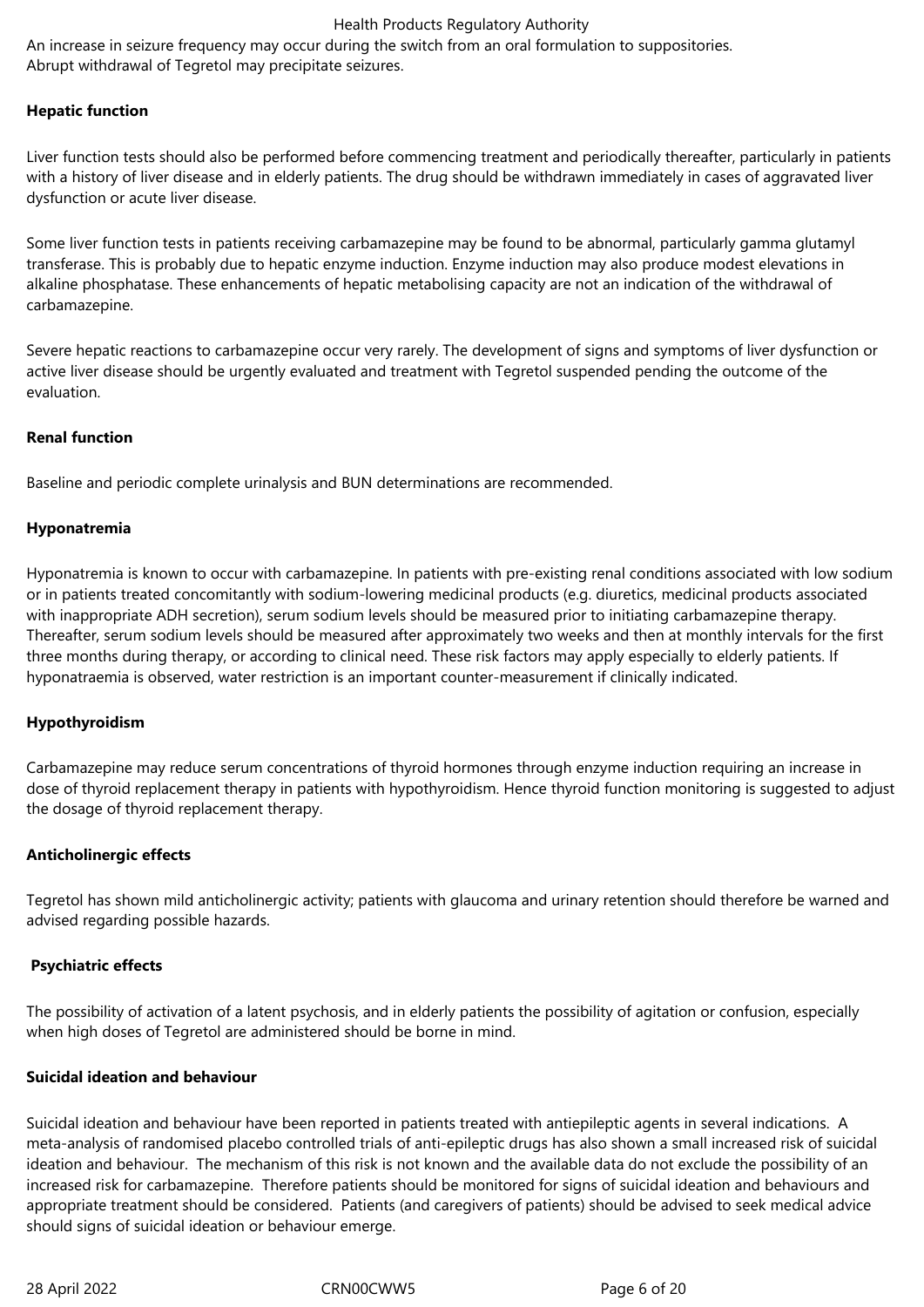Carbamazepine may cause foetal harm when administered to a pregnant woman. Prenatal exposure to carbamazepine may increase the risks for major congenital malformations and other adverse development outcomes (see Section 4.6).

Carbamazepine should not be used in women of childbearing potential unless the benefit is judged to outweigh the risks following careful consideration of alternative suitable treatment options.

Women of childbearing potential should be fully informed of the potential risk to the foetus if they take carbamazepine during pregnancy.

Before the initiation of treatment with carbamazepine in a woman of childbearing potential, pregnancy testing should be considered.

Women of childbearing potential should use effective contraception during treatment and for two weeks after stopping treatment. Due to enzyme induction, carbamazepine may result in a failure of the therapeutic effect of hormonal contraceptives, therefore, women of childbearing potential should be counselled regarding the use of other effective contraceptive methods (see Sections 4.5 and 4.6).

Women of childbearing potential should be counselled regarding the need to consult her physician as soon as she is planning pregnancy to discuss switching to alternative treatments prior to conception and before contraception is discontinued (see Section 4.6).

Women of childbearing potential should be counselled to contact her doctor immediately if she becomes pregnant or thinks she may be pregnant and is taking carbamazepine.

## **Endocrinology**

The induction of hepatic enzymes by carbamazepine may reduce the activity of the hormones contained in the combined oralcontraceptive pill. This may appear clinically as breakthrough bleeding or spotting.Breakthrough bleeding has been reported in women taking Tegretol while using hormonal contraceptives; the reliability of oral contraceptives may be adversely affected by Tegretol and women of childbearing potential should be advised to consider using alternative forms of birth control while taking Tegretol.

## **Monitoring plasma levels**

Although correlations between dosage and plasma levels of carbamazepine and between plasma levels and clinical efficacy or tolerability are rather tenuous, monitoring of the plasma levels may be useful in the following situations: dramatic increase in seizure frequency; during pregnancy; when treating children or adolescents; in suspected absorption disorders; for verification of compliance; in suspected toxicity where more than one drug is being used (see section 4.5 Interaction with other medicinal products and other Forms of Interaction).

## **Dose reduction and withdrawal**

Abrupt withdrawal of Tegretol may precipitate seizures therefore carbamazepine should be withdrawn gradually over a 6-month period. If treatment with Tegretol has to be withdrawn abruptly, the switch to another anti-epileptic drug should if necessary be effected under the cover of a suitable drug.

There have been a few cases of neonatal seizures and / or respiratory depression associated with maternal Tegretol and other concomitant anticonvulsant drug use. A few cases of neonatal vomiting, diarrhoea and / or decreased feeding have also been reported in association with maternal Tegretol use. These reactions may represent a neonatal withdrawal syndrome.

#### **Interactions**

Co-administration of inhibitors of CYP3A4 or inhibitors of epoxide hydrolase with carbamazepine can induce adverse reactions (increase of carbamazepine or carbamazepine-10,11 epoxide plasma concentrations respectively). The dosage of Tegretol should be adjusted accordingly and/or the plasma levels monitored.

Co-administration of CYP3A4 inducers with carbamazepine may decrease carbamazepine plasma concentrations and its therapeutic effect, while discontinuation of a CYP3A4 inducer may increase carbamazepine plasma concentrations. The dosage of Tegretol may have to be adjusted.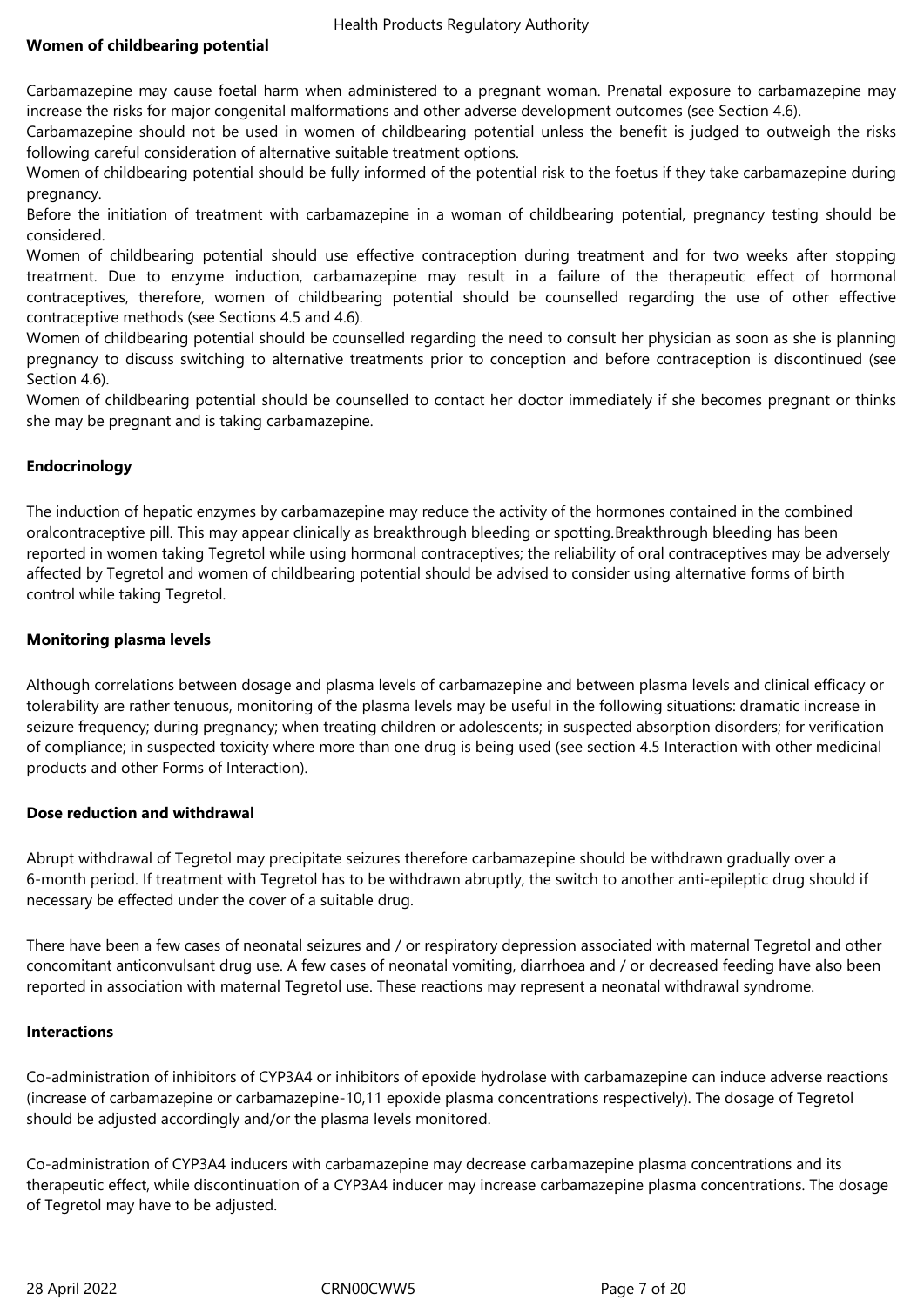Carbamazepine is a potent inducer of CYP3A4 and other phase I and phase II enzyme systems in the liver, and may therefore reduce plasma concentrations of co-medications mainly metabolized by CYP3A4 by induction of their metabolism (see section 4.5).

Female patients of childbearing potential should be warned that the concurrent use of Tegretol with hormonal contraceptives may render this type of contraceptive ineffective (see above sub-section "Women of childbearing potential" and section 4.6 Fertility, pregnancy and lactation). Alternative non-hormonal forms of contraception are recommended when using Tegretol.

### **Falls**

Tegretol treatment has been associated with ataxia, dizziness, somnolence, hypotension, confusional state, sedation which may lead to falls and, consequently fractures or other injuries. For patients with diseases, conditions, or medications that could exacerbate these effects, complete risk assessment of fall should be considered recurrently for patients on long-term Tegretol treatment.

## **Excipients**

Parahydroxybenzoates: This medicine contains parahydroxybenzoates which may cause allergic reactions (possibly delayed). Sorbitol: This medicine contains 875mg sorbitol in each 5 ml of Tegretol Oral Suspension that is equivalent to 175 mg per ml. Sorbitol is a source of fructose. Patients with hereditary fructose intolerance (HFI) should not take/be given this medicinal product. Sorbitol may cause gastrointestinal discomfort and mild laxative effect. The additive effect of concomitantly administered products containing sorbitol (or fructose) and dietary intake of sorbitol (or fructose) should be taken into account. The content of sorbitol in medicinal products for oral use may affect the bioavailability of other medicinal products for oral use administered concomitantly.

Sodium: This medicine contains less than 1 mmol sodium (23 mg) in each millilitre, that is to say essentially "sodium-free". Propylene glycol: This medicine contains 125mg propylene glycol in each 5ml of Tegretol Oral Suspension which is equivalent to 25mg per ml. Co-administration with any substrate for alcohol dehydrogenase such as ethanol may induce serious adverse effects in neonates.

#### **4.5 Interaction with other medicinal products and other forms of interactions**

Cytochrome P4503A4 (CYP3A4) is the main enzyme catalysing formation of the active metabolite carbamazepine 10, 11 epoxide. Co-administration of inhibitors of CYP3A4 may result in increased carbamazepine plasma concentrations, which could induce adverse reactions. Coadministration of CYP3A4 inducers might increase the rate of carbamazepine metabolism, thus leading to potential decreases in the carbamazepine serum level and potential decrease in the therapeutic effect. Similarly, discontinuation of a CYP3A4 inducer may decrease the rate of metabolism of carbamazepine, leading to an increase in carbamazepine plasma levels.

Carbamazepine is a potent inducer of CYP3A4 and other phase I and phase II enzyme systems in the liver, and may therefore reduce plasma concentrations of comedications mainly metabolized by CYP3A4 by induction of their metabolism.

Human microsomal epoxide hydrolase has been identified as the enzyme responsible for the formation of the 10,11-transdiol derivative from carbamazepine-10,11 epoxide. Co-administration of inhibitors of human microsomal epoxide hydrolase may result in increased carbamazepine-10,11 epoxide plasma concentrations.

#### **Interactions resulting in a contraindication**

The use of Tegretol is contraindicated in combination with monoamine-oxidase inhibitors (MAOIs); before administering Tegretol MAOIs should be discontinued for a minimum of 2 weeks, or longer if the clinical situation permits (see section 4.3 Contraindications).

#### **Agents that may raise carbamazepine plasma levels:**

Since raised plasma carbamazepine levels may result in adverse reactions (e.g. dizziness, drowsiness, ataxia, diplopia), the dosage of Tegretol should be adjusted accordingly and /or the plasma levels monitored when used concomitantly with the substances described below:

Analgesics: anti-inflammatory drugs: dextropropoxyphene, ibuprofen.

Androgens: danazol.

Antibiotics: macrolide antibiotics (e.g. erythromycin, troleandomycin, josamycin, clarithromycin), ciprofloxacine. Antidepressants: possibly desipramine, fluoxetine, fluvoxamine, nefazodone, paroxetine, trazodone, viloxazine

28 April 2022 CRN00CWW5 Page 8 of 20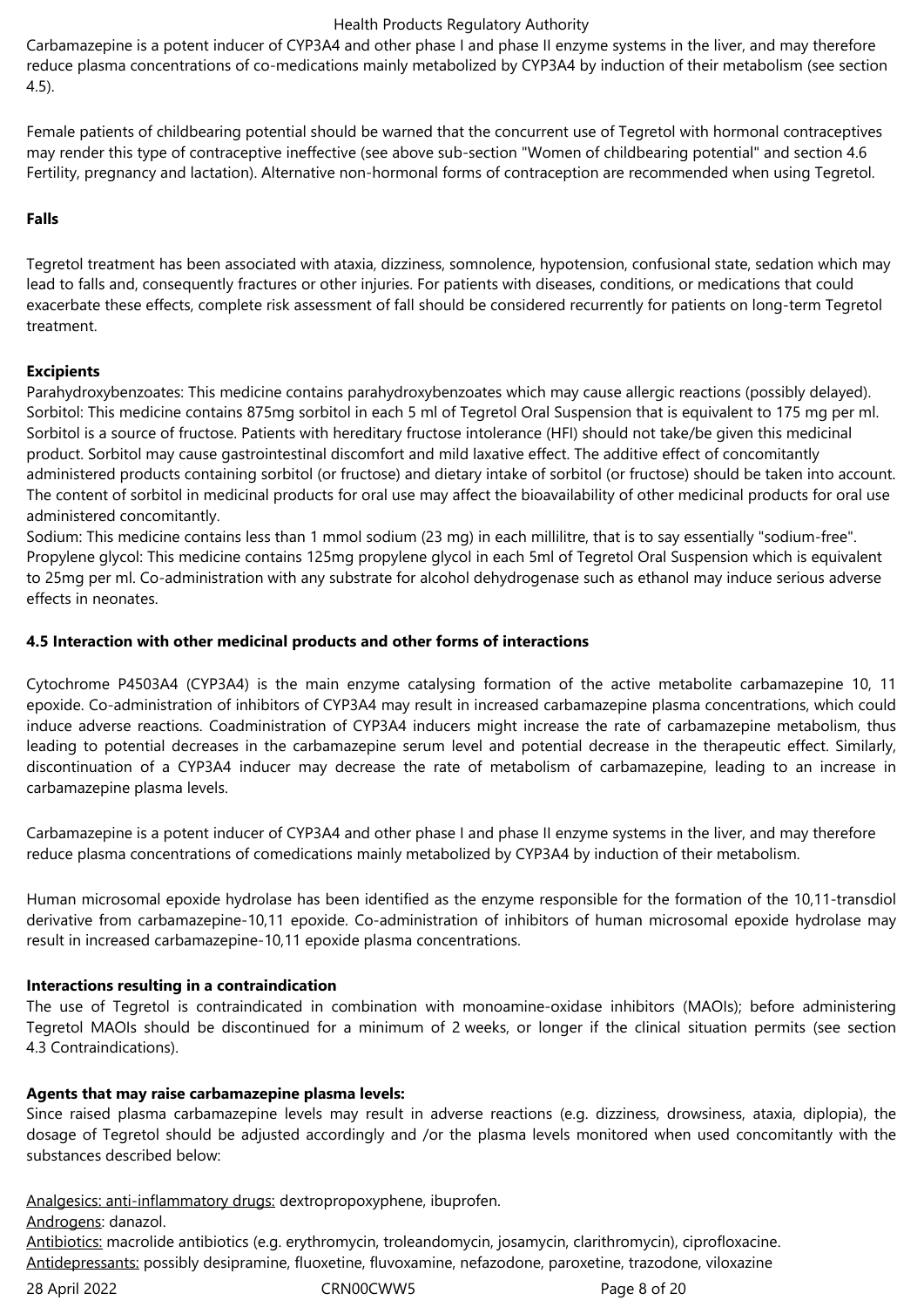Antiepileptics: stiripentol , vigabatrin Antifungals: azoles (e.g. itraconazole, ketoconazole, fluconazole, voriconazole). Alternative anti-convulsants may be recommended in patients treated with voriconazole or itraconazole. Antihistamines: loratadine, terfenadine. Antipsychotics: olanzapine Antituberculosis: isoniazid Antivirals: protease inhibitors for HIV treatment (e.g. ritonavir). Carbonic anhydrase inhibitors: acetazolamide. Cardiovascular drugs: diltiazem, verapamil. Gastrointestinal drugs: possibly cimetidine, omeprazole. Muscle relaxants: oxybutynin, dantrolene. Platelet aggregation inhibitors: ticlopidine.

Other interactions: grapefruit juice, nicotinamide (only in high dosage).

## **Agents that may raise the active metabolite carbamazepine 10, 11-epoxide plasma levels**

Since raised plasma carbamazepine-10, 11-epoxide levels may result in adverse reactions (e.g. dizziness, drowsiness, ataxia, diplopia), the dosage of Tegretol should be adjusted accordingly and /or the plasma levels monitored when used concomitantly with the substances described below:

Loxapine, quetiapine, primidone, progabide, valproic acid, valnoctamide, valpromide and brivaracetam.

#### **Agents that may decrease carbamazepine plasma levels:**

The dose of Tegretol may have to be adjusted when used concomitantly with the substances described below: Antiepileptics: felbamate, methsuximide, oxcarbazepine, phenobarbital, phensuximide, phenytoin (to avoid phenytoin intoxication and subtherapeutic concentrations of carbamazepine it is recommended to adjust the plasma concentration of phenytoin to 13 micrograms /mL before adding carbamazepine to the treatment and fosphenytoin, primidone and, although the data are partly contradictory, possibly also clonazepam.

Antineoplastics: cisplatin or doxorubicin.

Antimalarials: mefloquine, may antagonise the anticonvulsant effect of carbamazepine

Antituberculosis: rifampicin.

Bronchodilatators or anti-asthma drugs: theophylline, aminophylline.

Dermatological drugs: isotretinoin has been reported to alter the bioavailability and/or clearance of carbamazepine and carbamazepine 10,11 epoxide. Carbamazepine levels should be monitored.

Other interactions: herbal preparations containing St John's wort (Hypericum perforatum)

## **Effect of Carbamazepine on plasma levels of concomitant agents:**

Plasma or whole blood concentrations of carbamazepine can be reduced by concomitant use of the herbal preparation St John's wort (Hypericum perforatum). This is due to induction of drug metabolising enzymes by St John's wort. Herbal preparations containing St John's wort should therefore not be combined with Tegretol. The inducing effect may persist for at least 2 weeks after cessation of treatment with St. John's wort. If a patient is already taking St John's wort check carbamazepine blood levels and stop St John's wort. Carbamazepine levels may increase on stopping St John's wort. The dose of carbamazepine may need adjusting.

Carbamazepine may lower the plasma level, or diminish - or even abolish - the activity of certain drugs. The dosage of the following drugs may have to be adjusted to clinical requirements:

Analgesics, anti-inflammatory agents: buprenorphine, methadone, paracetamol (long term administration of carbamazepine and paracetamol (acetaminophen) may be associated with hepatotoxicity), phenazone (antipyrine), tramadol. Antibiotics: doxycycline, rifabutin.

Anticoagulants: oral anticoagulants (e.g. warfarin, phenprocoumon, dicoumarol acenocoumarol, rivaroxaban, dabigatran, apixaban, edoxaban ).

Antidepressants: bupropion, citalopram, mianserin, nefazodone, sertraline, trazodone, tricyclic antidepressants (e.g. imipramine, amitriptyline, nortriptyline, clomipramine).

Antiemetics: aprepitant

Antiepileptics: clobazam, clonazepam, ethosuximide, felbamate, lamotrigine, eslicarbazepine, oxcarbazepine, primidone, tiagabine, topiramate, valproic acid, zonisamide. To avoid phenytoin intoxication and subtherapeutic concentrations of carbamazepine it is recommended to adjust the plasma concentration of phenytoin to 13 micrograms /mL before adding carbamazepine to the treatment. There have been rare reports of an increase in plasma mephenytoin levels.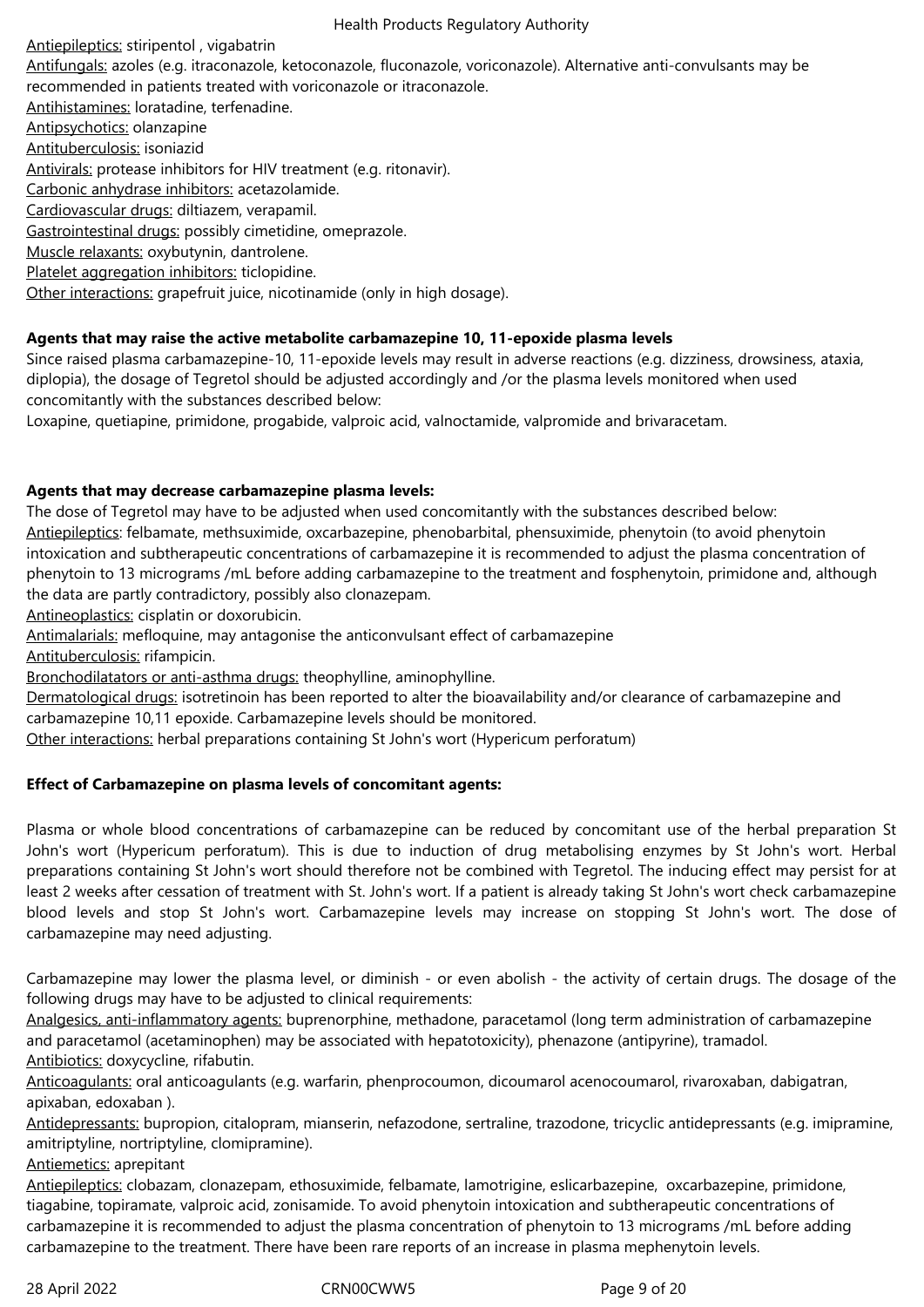Antifungals: itraconazole, voriconazole. Alternative anti-convulsants may be recommended in patients treated with voriconazole or itraconazole.

Antihelmintics: praziquantel, albendazole.

Antineoplastics: imatinib, cyclophosphamide, lapatinib, temsirolimus.

Antipsychotics: clozapine, haloperidol and bromperidol, olanzapine, quetiapine, risperidone, ziprasidone, aripiprazole, paliperidone.

Antivirals: protease inhibitors for HIV treatment (e.g. indinavir, ritonavir, saquinavir).

Anxiolytics: alprazolam, midazolam.

Bronchodilatators or anti-asthma drugs: theophylline.

Contraceptives: hormonal contraceptives (alternative contraceptive methods should be considered).

Cardiovascular drugs: digoxin, calcium channel blockers (dihydropyridine group) e.g. felodipine, simvastatin, atorvastatin, lovastatin, cerivastatin, ivabradine.

Corticosteroids: corticosteroids (e.g. prednisolone, dexamethasone).

Drugs used in erectile dysfunction: tadalafil.

Immunosuppressants: ciclosporin, everolimus, tacrolimus, sirolimus

Thyroid agents: levothyroxine.

Other drug interactions: products containing oestrogens and/or progesterones (gestrinone, tribolone, toremifene) Plasma phenytoin levels have been reported both to be raised and to be lowered by carbamazepine, and plasma mephenytoin

levels have been reported in rare instances to increase.

## **Combinations that require specific consideration:**

Co-administration of carbamazepine and paracetamol may reduce the bioavailability paracetamol / acetaminophen.

Concomitant use of carbamazepine and levetiracetam has been reported to increase carbamazepine-induced toxicity.

Concomitant use of carbamazepine and isoniazid has been reported to increase isoniazid hepatotoxicity.

Combined use of carbamazepine and lithium or metoclopramide on the one hand, and carbamazepine and neuroleptics (haloperidol, thioridazine) on the other, may lead to increased neurological adverse reactions (with the latter combination even in the presence of 'therapeutic plasma levels').

Concomitant medication with Tegretol and some diuretics (hydrochlorothiazide, furosemide) may lead to symptomatic hyponatraemia.

Carbamazepine may antagonise the effects of non-depolarising muscle relaxants (e.g. pancuronium); their dosage should be raised and patients monitored closely for a more rapid recovery from neuromuscular blockade than expected.

Carbamazepine, like other psychoactive drugs, may reduce alcohol tolerance; it is therefore advisable for the patient to abstain from alcohol.

Concomitant use of carbamazepine with direct acting oral anti-coagulants (rivaroxaban, dabigatran, apixaban, and edoxaban) may lead to reduced plasma concentrations of direct acting oral anti-coagulants, which carries the risk of thrombosis. Therefore, if a concomitant use is necessary, close monitoring of signs and symptoms of thrombosis is recommended.

#### **Interference with serological testing**

Carbamazepine may result in false positive perphenazine concentrations in HPLC analysis due to interference. Carbamazepine and the 10,11-epoxide metabolite may result in false positive tricyclic antidepressant concentration in fluorescence polarized immunoassay method.

## **4.6 Fertility, pregnancy and lactation**

## *Risk related to antiepileptic medicinal products in general*

Specialist medical advice regarding the potential risks to a foetus caused by both seizures and antiepileptic treatment should be given to all women of childbearing potential taking antiepileptic treatment, and especially to women planning pregnancy and women who are pregnant.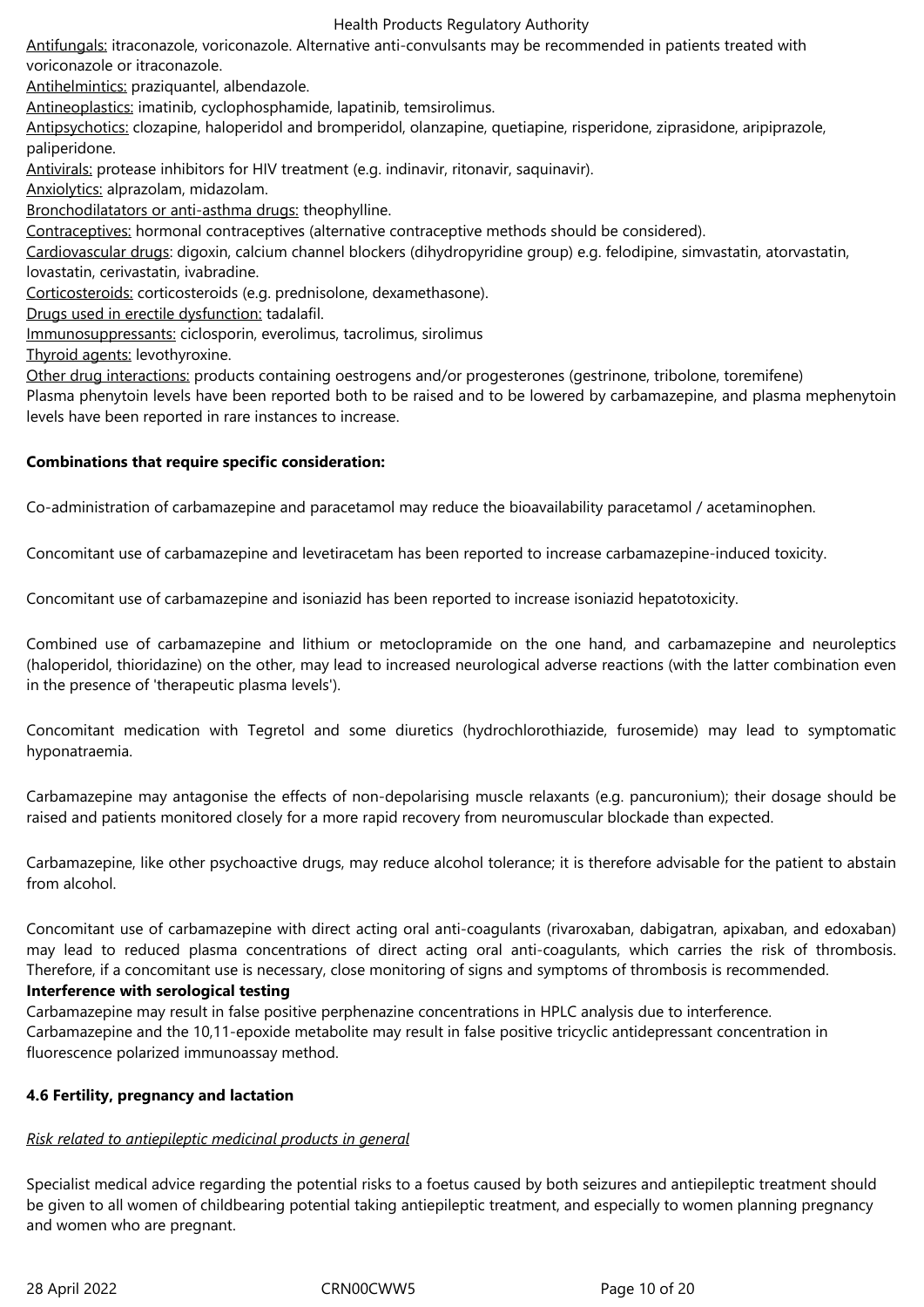Sudden discontinuation of antiepileptic drug (AED) therapy should be avoided as this may lead to seizures that could have serious consequences for the woman and the unborn child.

Monotherapy is preferred for treating epilepsy in pregnancy whenever possible because therapy with multiple AEDs could be associated with a higher risk of congenital malformations than monotherapy, depending on the associated AEDs.

#### *Risk related to carbamazepine*

Tegretol crosses the placenta in humans.Prenatal exposure to carbamazepine may increase the risks for congenital malformations and other adverse developmental outcomes. In humans, carbamazepine exposure during pregnancy is associated with a frequency of major malformations 2 to 3 times higher than that of the general population, which has a frequency of 2-3%. Malformations such as neural tube defects (spina bifida), craniofacial defects such as cleft lip/palate, cardiovascular malformations, hypospadias, hypoplasia of the fingers, and other anomalies involving various body systems, have been reported in the offspring of women who used carbamazepine during pregnancy. Specialised antenatal surveillance for these malformations is recommended. Neurodevelopmental disorder has been reported among children born to women with epilepsy who used carbamazepine alone or in combination with other AEDs during pregnancy. Studies related to the risk of neurodevelopmental disorders in children exposed to carbamazepine during pregnancy are contradictory and a risk cannot be excluded.

Carbamazepine should not be used during pregnancy unless the benefit is judged to outweigh the risks following careful consideration of alternative suitable treatment options. The woman should be fully informed of and understand the risks of taking carbamazepine during pregnancy.

Evidence suggest that the risk of malformation with carbamazepine may be dose-dependent. If based on a careful evaluation of the risks and the benefits, no alternative treatment option is suitable, and treatment with carbamazepine is continued, monotherapy and the lowest effective dose of carbamazepine should be used and monitoring of plasma levels is recommended. The plasma concentration could be maintained in the lower side of the therapeutic range 4 to 12 micrograms/mL provided seizure control is maintained.

Some antiepileptic drugs, such as carbamazepine, have been reported to decrease serum folate levels. This deficiency may contribute to the increased incidence of birth defects in the offspring of treated epileptic women. Folic acid supplementation is recommended before and during pregnancy. In order to prevent bleeding disorders in the offspring, it has also been recommended that vitamin K1 be given to the mother during the last weeks of pregnancy as well as to the neonate. If a woman is planning to become pregnant, all efforts should be made to switch to appropriate alternative treatment prior to conception and before contraception is discontinued. If a woman becomes pregnant while taking carbamazepine, she should

be referred to a specialist to reassess carbamazepine treatment and consider alternative treatment options.

#### Women of child-bearing potential

Carbamazepine should not be used in women of childbearing potential unless the potential benefit is judged to outweigh the risks following careful consideration of alternative suitable treatment options. The woman should be fully informed of and understand the risk of potential harm to the foetus if carbamazepine is taken during pregnancy and therefore the importance of planning any pregnancy. Pregnancy testing in women of childbearing potential should be considered prior to initiating treatment with carbamazepine.

Women of childbearing potential should use effective contraception during treatment and for two weeks after stopping treatment. Due to enzyme induction, carbamazepine may result in a failure of the therapeutic effect of hormonal contraceptives (see section 4.5), therefore, women of childbearing potential should be counselled regarding the use of other effective contraceptive methods. At least one effective method of contraception (such as an intra-uterine device) or two complementary forms of contraception including a barrier method should be used. Individual circumstances should be evaluated in each case, involving the patient in the discussion, when choosing the contraception method.

#### **In the neonate**

In order to prevent bleeding disorders in the offspring, it has also been recommended that vitamin K1 be given to the mother during the last weeks of pregnancy as well as to the neonate.

There have been a few cases of neonatal seizures and/or respiratory depression associated with maternal Tegretol and other concomitant anticonvulsant drug use. A few cases of neonatal vomiting, diarrhoea and/or decreased feeding have also been reported in association with maternal Tegretol use. These reactions may represent a neonatal withdrawal syndrome.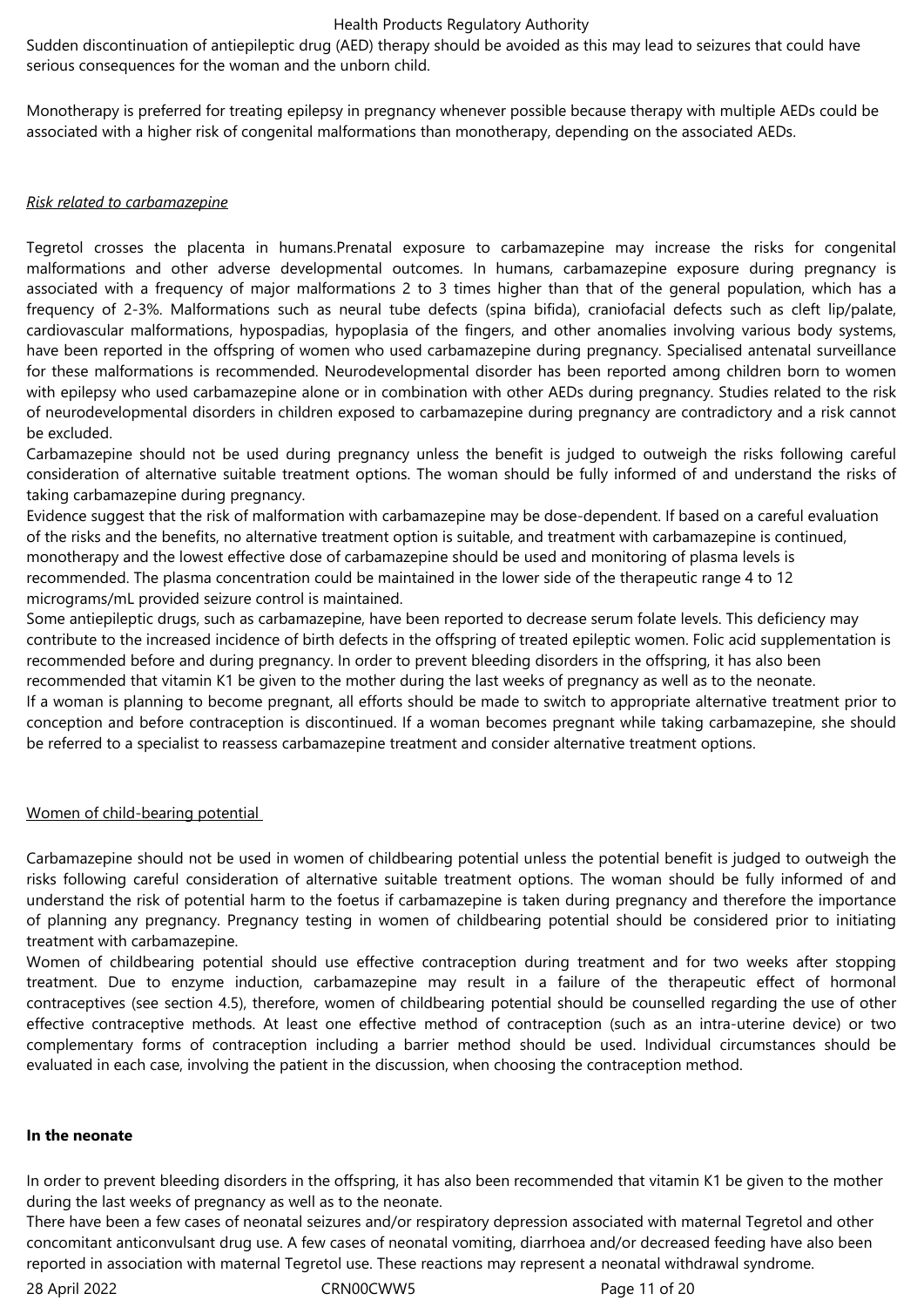## **Breast-feeding**

Although carbamazepine passes into the breast milk in concentrations of about 25-60% of the plasma level, this is not believed to present a significant hazard to the infant, which is likely to receive at most 10% of an appropriate therapeutic dose of carbamazepine for an infant with epilepsy. As with all drugs, the benefits of breast-feeding should be weighed against the remote possibility of an adverse effect occurring in the infant. Mothers taking Tegretol may breast-feed their infants, provided the infant is observed for possible adverse reactions (e.g. excessive somnolence, allergic skin reaction). There have been some reports of cholestatic hepatitis in neonates exposed to carbamazepine during antenatal and or during breast feeding. Therefore breast-fed infants of mothers treated with carbamazepine should be carefully observed for adverse hepatobiliary effects.

### **Fertility**

There have been very rare reports of impaired male fertility and/or abnormal spermatogenesis (see section 4.8 undesirable effects).

#### **4.7 Effects on ability to drive and use machines**

The patient's ability to react may be impaired by the medical condition resulting in seizures and adverse reactions including dizziness, drowsiness ataxia, diplopia, impaired accommodation and blurred vision reported with Tegretol, especially in the early stages of treatment. Patients should therefore exercise due caution when driving a vehicle or operating machinery.

#### **4.8 Undesirable effects**

#### **Summary of the safety profile**

Particularly at the start of treatment with Tegretol, or if the initial dosage is too high or when treating elderly patients, certain types of adverse reaction occur very commonly or commonly, e.g. CNS adverse reactions (dizziness, headache, ataxia, drowsiness, fatigue, diplopia); gastrointestinal disturbances (nausea, vomiting) and allergic skin reactions.

The dose – related adverse reactions usually abate within a few days, either spontaneously or after a transient dosage reduction. The occurrence of CNS adverse reactions may be a manifestation of relative overdosage or significant fluctuation in plasma levels. In such cases it is advisable to monitor the plasma levels and divide the daily dosage into smaller (i.e. 3-4) fractional doses.

There have been reports of decreased bone mineral density, osteopenia, osteoporosis and fractures in patients on long-term therapy with Tegretol. The mechanism by which Tegretol affects bone metabolism has not been identified.

#### **Tabulated summary of adverse drug reactions compiled from clinical trials and from spontaneous reports**

Adverse drug reactions from clinical trials (Table 1) are listed by MedDRA system organ class. Within each system organ class, the adverse drug reactions are ranked by frequency, with the most frequent reactions first. Within each frequency grouping, adverse drug reactions are presented in order of decreasing seriousness. In addition, the corresponding frequency category for each adverse drug reaction is based on the following convention (CIOMS III): very common (≥1/10); common (≥1/100 to <1/10); uncommon (≥1/1,000 to <1/100); rare (≥1/10,000 to <1/1,000); very rare (<1/10,000).

| л<br>FILI |  |
|-----------|--|
|-----------|--|

| <b>Blood and</b><br>lymphatic<br>system disorders |              |                                                                                                                                                 |
|---------------------------------------------------|--------------|-------------------------------------------------------------------------------------------------------------------------------------------------|
|                                                   | Very common: | Leukopenia.                                                                                                                                     |
|                                                   | Common:      | Thrombocytopenia, eosinophilia.                                                                                                                 |
|                                                   | Rare:        | Leukocytosis, lymphadenopathy.                                                                                                                  |
|                                                   | Very rare:   | agranulocytosis, aplastic anaemia, pancytopenia, aplasia pure red cell, anaemia, anaemia<br>megaloblastic, reticulocytosis, haemolytic anaemia. |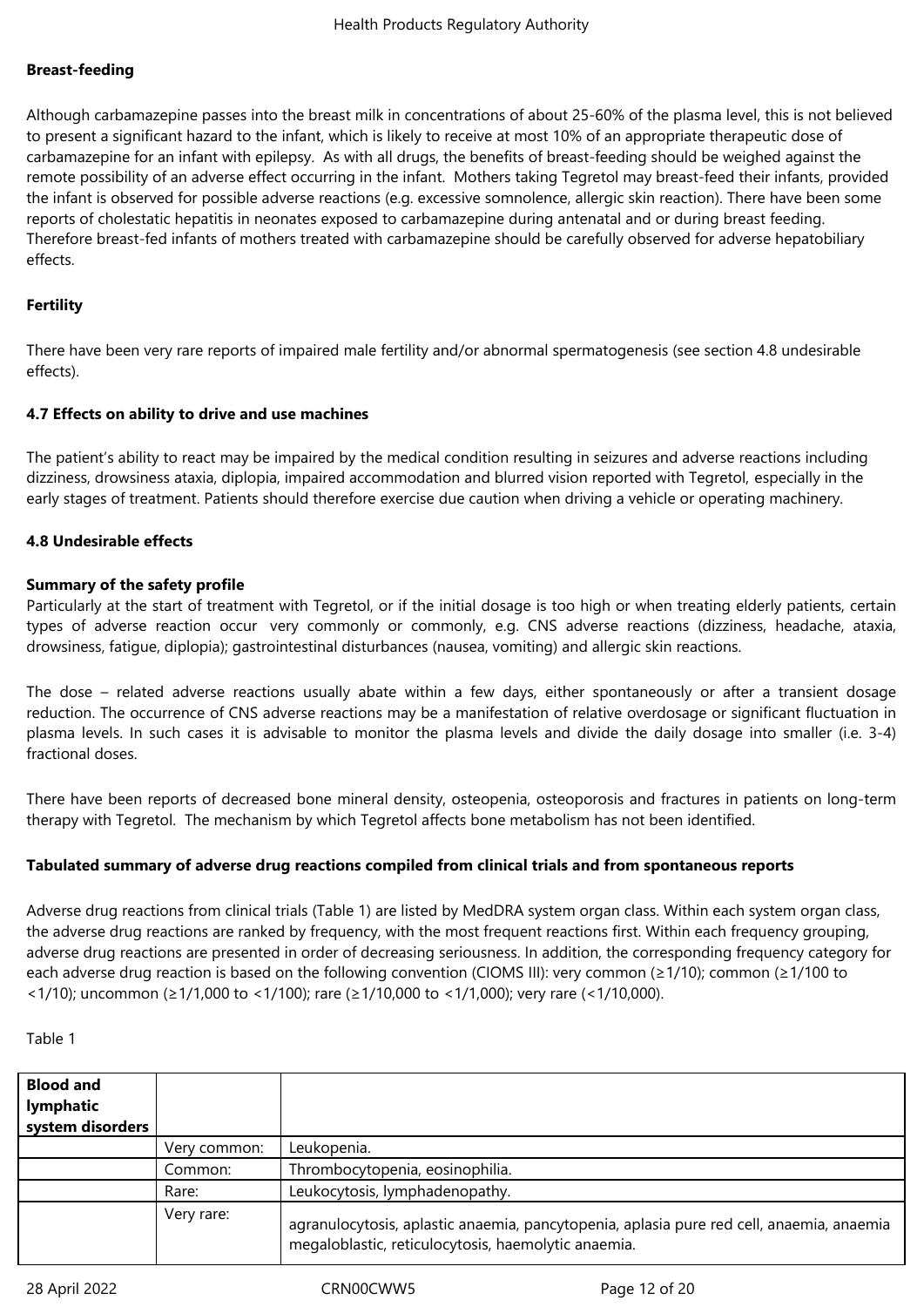| Immune system<br>disorders                      |              |                                                                                                                                                                                                                                                                                                                                         |
|-------------------------------------------------|--------------|-----------------------------------------------------------------------------------------------------------------------------------------------------------------------------------------------------------------------------------------------------------------------------------------------------------------------------------------|
|                                                 | Rare:        | A delayed multiorgan hypersensitivity disorder (of serum sickness<br>type) with fever, rashes, vasculitis, lymphadenopathy, pseudo<br>lymphoma, arthralgia, leukopenia, eosinophilia,<br>hepato-splenomegaly, abnormal liver function tests and vanishing bile<br>duct syndrome (destruction and disappearance of the intrahepatic bile |
|                                                 |              | ducts), occurring in various combinations. Other organs may also be<br>affected (e.g. lungs, kidneys, pancreas, myocardium, colon).<br>Treatment must be discontinued immediately if such hypersensitivity reactions occur.                                                                                                             |
|                                                 | Very rare:   | anaphylactic reaction, angioedema, hypogammaglobulinaemia.                                                                                                                                                                                                                                                                              |
| <b>Endocrine</b><br>disorders                   |              |                                                                                                                                                                                                                                                                                                                                         |
|                                                 | Common:      | Oedema, fluid retention, weight increase, hyponatraemia and blood osmolarity<br>decreased due to an antidiuretic hormone (ADH)-like effect leading in rare cases to<br>water intoxication accompanied by lethargy, vomiting, headache, confusional state,<br>neurological disorders.                                                    |
|                                                 | Very rare:   | galactorrhoea, gynecomastia                                                                                                                                                                                                                                                                                                             |
| <b>Metabolism and</b><br>nutrition<br>disorders |              |                                                                                                                                                                                                                                                                                                                                         |
|                                                 | Rare:        | folate deficiency, decreased appetite                                                                                                                                                                                                                                                                                                   |
|                                                 | Very rare:   | porphyria acute (acute intermittent porphyria and variegate porphyria), porphyria<br>non-acute (porphyria cutanea tarda).                                                                                                                                                                                                               |
| <b>Psychiatric</b><br>disorders                 |              |                                                                                                                                                                                                                                                                                                                                         |
|                                                 | Rare:        | Hallucinations (visual or auditory), depression, aggression, agitation, restlessness,<br>confusional state.                                                                                                                                                                                                                             |
|                                                 | Very rare:   | Activation of psychosis.                                                                                                                                                                                                                                                                                                                |
| <b>Nervous system</b><br>disorders              |              |                                                                                                                                                                                                                                                                                                                                         |
|                                                 | Very common: | Ataxia, dizziness, somnolence.                                                                                                                                                                                                                                                                                                          |
|                                                 | Common:      | Diplopia, headache.                                                                                                                                                                                                                                                                                                                     |
|                                                 | Uncommon:    | abnormal involuntary movements (e.g. tremor, asterixis, dystonia, tics); nystagmus.                                                                                                                                                                                                                                                     |
|                                                 | Rare:        | Dyskinesia, eye movement disorder, speech disorders (e.g. dysarthria, slurred speech),<br>choreoathetosis, neuropathy peripheral, paraesthesia, paresis.                                                                                                                                                                                |
|                                                 | Very rare:   | Neuroleptic malignant syndrome, aseptic meningitis with myoclonus and peripheral<br>eosinophilia, dysgeusia.                                                                                                                                                                                                                            |
| <b>Eye disorders</b>                            |              |                                                                                                                                                                                                                                                                                                                                         |
|                                                 | Common:      | Accommodation disorders (e.g. blurred vision)                                                                                                                                                                                                                                                                                           |
|                                                 | Very rare:   | Lenticular opacities, conjunctivitis.                                                                                                                                                                                                                                                                                                   |
| Ear and<br>labyrinth<br>disorders               |              |                                                                                                                                                                                                                                                                                                                                         |
|                                                 | Very rare:   | Hearing disorders, e.g. tinnitus, hyperacusis, hypoacusis, change in pitch perception.                                                                                                                                                                                                                                                  |
| <b>Cardiac</b><br>disorders                     |              |                                                                                                                                                                                                                                                                                                                                         |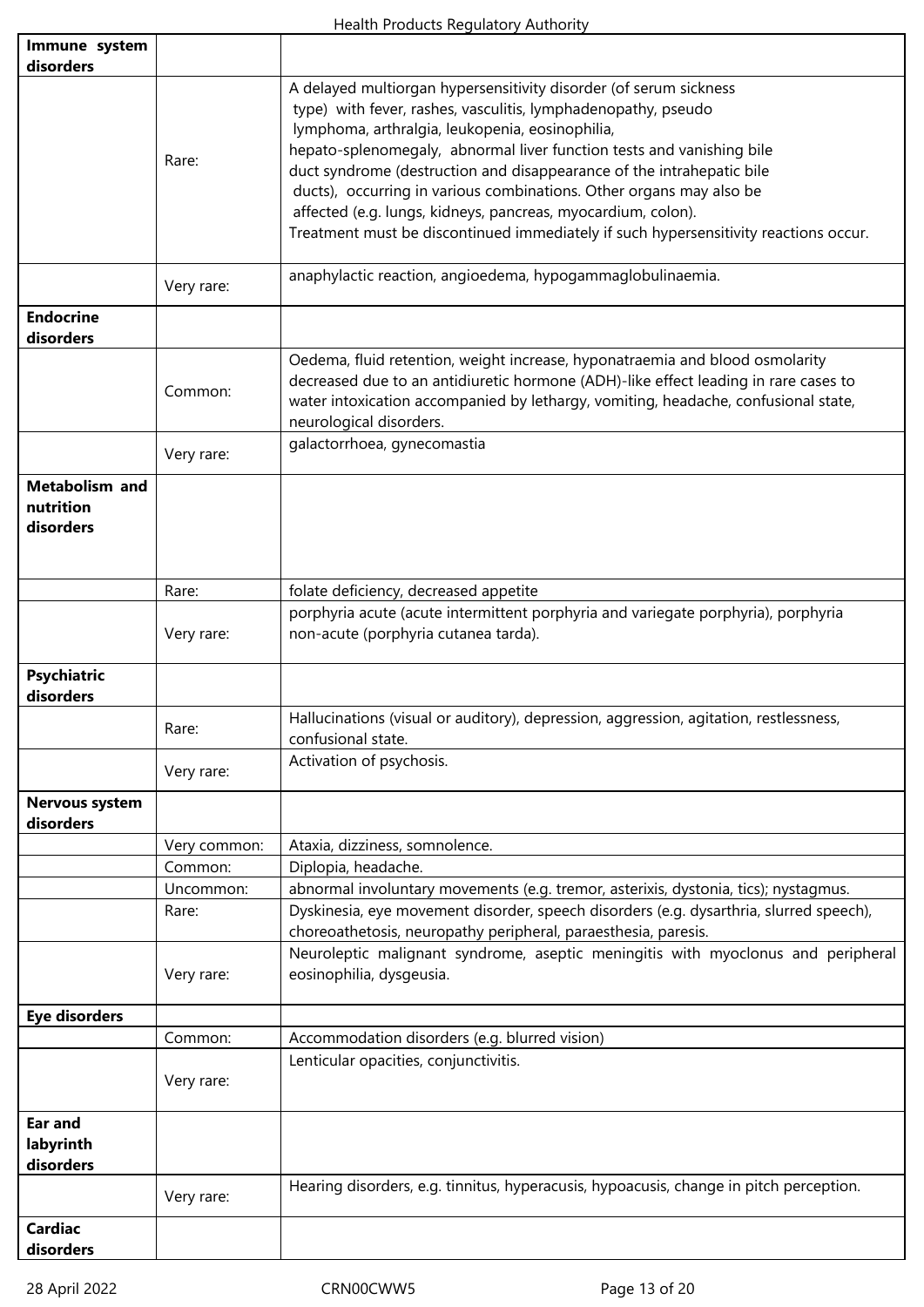|                                                                | Rare:        | Cardiac conduction disorders.                                                                                                                                                                                                                                                           |
|----------------------------------------------------------------|--------------|-----------------------------------------------------------------------------------------------------------------------------------------------------------------------------------------------------------------------------------------------------------------------------------------|
|                                                                |              | arrhythmia, atrioventricular block with syncope, bradycardia, cardiac failure congestive,                                                                                                                                                                                               |
|                                                                | Very rare:   | coronary artery disease aggravated.                                                                                                                                                                                                                                                     |
| <b>Vascular</b>                                                |              |                                                                                                                                                                                                                                                                                         |
| disorders                                                      |              |                                                                                                                                                                                                                                                                                         |
|                                                                | Rare:        | hypertension or hypotension                                                                                                                                                                                                                                                             |
|                                                                | Very rare:   | circulatory collapse, embolism (e.g. pulmonary embolism), thrombophlebitis                                                                                                                                                                                                              |
|                                                                |              |                                                                                                                                                                                                                                                                                         |
| <b>Respiratory,</b><br>thoracic and<br>mediastinal             |              |                                                                                                                                                                                                                                                                                         |
| disorders                                                      |              |                                                                                                                                                                                                                                                                                         |
|                                                                | Very rare:   | Pulmonary hypersensitivity characterized e.g. by fever, dyspnoea, pneumonitis or<br>pneumonia.                                                                                                                                                                                          |
| <b>Gastrointestinal</b><br>disorders                           |              |                                                                                                                                                                                                                                                                                         |
|                                                                | Very common: | Vomiting, nausea.                                                                                                                                                                                                                                                                       |
|                                                                | Common:      | Dry mouth; with suppositories, rectal irritation may occur.                                                                                                                                                                                                                             |
|                                                                | Uncommon:    | Diarrhoea, constipation.                                                                                                                                                                                                                                                                |
|                                                                | Rare:        | Abdominal pain.                                                                                                                                                                                                                                                                         |
|                                                                | Very rare:   | Pancreatitis, glossitis, stomatitis.                                                                                                                                                                                                                                                    |
| <b>Hepatobiliary</b><br>disorders                              |              |                                                                                                                                                                                                                                                                                         |
|                                                                | Rare:        | hepatitis of cholestatic, parenchymal (hepatocellular) or mixed type, vanishing bile duct<br>syndrome, jaundice.                                                                                                                                                                        |
|                                                                | Very rare:   | Hepatic failure, granulomatous liver disease.                                                                                                                                                                                                                                           |
| <b>Skin and</b><br>subcutaneous<br>tissue disorders            |              |                                                                                                                                                                                                                                                                                         |
|                                                                | Very common: | urticaria which may be severe, dermatitis allergic.                                                                                                                                                                                                                                     |
|                                                                | Uncommon:    | dermatitis exfoliative.                                                                                                                                                                                                                                                                 |
|                                                                | Rare:        | systemic lupus erythematosus, pruritus.                                                                                                                                                                                                                                                 |
|                                                                | Very rare:   | Severe cutaneous adverse rections (SCARs) e.g. Stevens-Johnson syndrome (SJS)*, toxic<br>epidermal necrolysis (TEN) (See Section 4.4), photosensitivity reaction, erythema<br>multiforme, erythema nodosum, pigmentation disorder, purpura, acne, hyperhydrosis,<br>alopecia, hirsutism |
| Musculoskeletal,<br>connective<br>tissue and bone<br>disorders |              |                                                                                                                                                                                                                                                                                         |
|                                                                | Rare         | muscular weakness                                                                                                                                                                                                                                                                       |
|                                                                | Very rare:   | disorders<br>Bone<br>metabolism<br>(decrease<br>calcium<br>blood<br>in<br>plasma<br>and<br>25-hydroxy-cholecalciferol) leading to osteomalacia / osteoporosis, arthralgia, myalgia,<br>muscle spasms.                                                                                   |
| <b>Renal and</b><br>urinary<br>disorders                       |              |                                                                                                                                                                                                                                                                                         |
|                                                                | Very rare:   | tubulointerstitial nephritis, renal failure, renal impairment (e.g. albuminuria, haematuria,<br>oliguria, and blood urea increased/azotemia), urinary retention, urinary frequency.                                                                                                     |
| <b>Reproductive</b><br>system                                  |              |                                                                                                                                                                                                                                                                                         |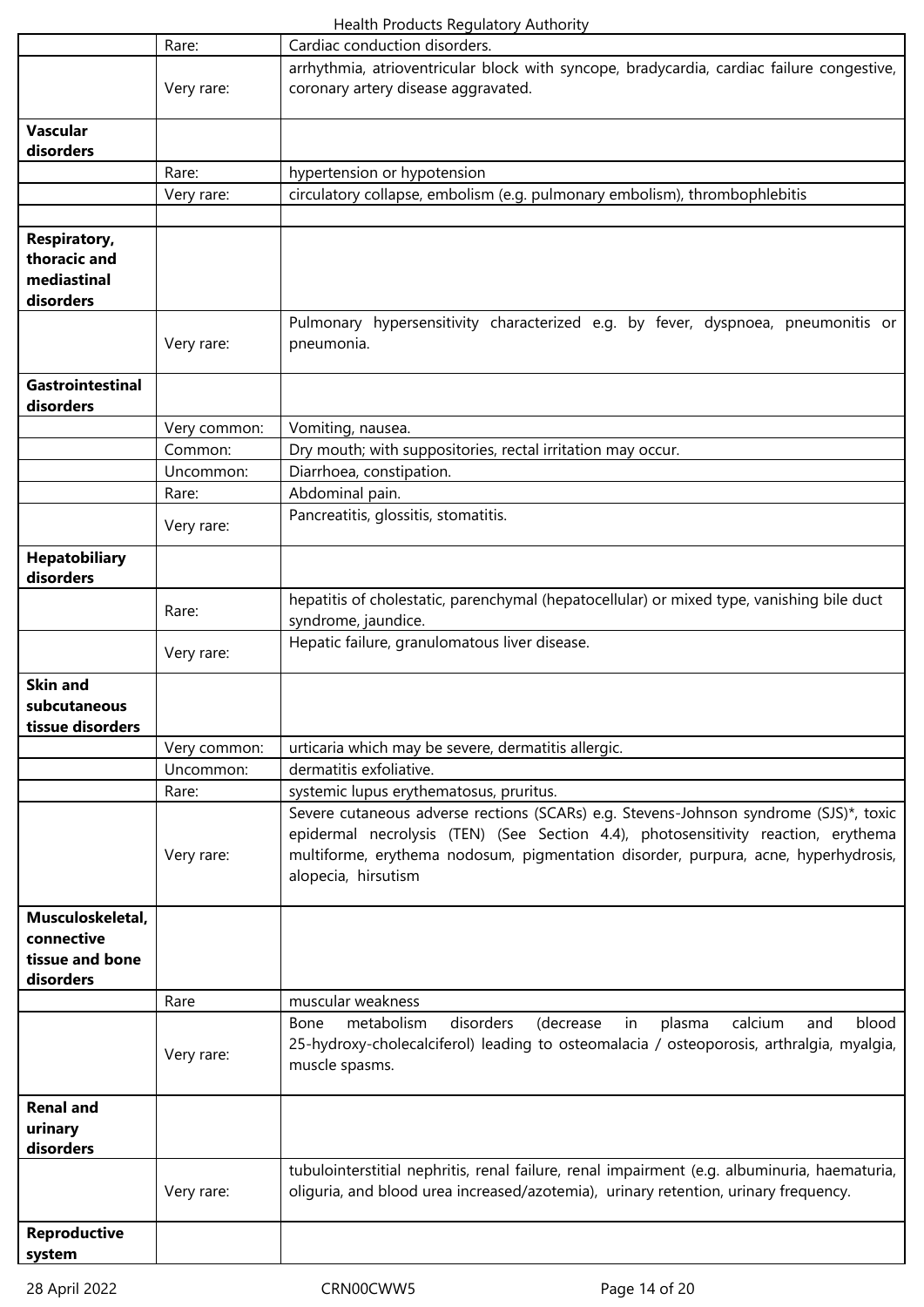| really readers regardery right-orig                              |                  |                                                                                                                                                                                                                                                                                                                                                                  |  |
|------------------------------------------------------------------|------------------|------------------------------------------------------------------------------------------------------------------------------------------------------------------------------------------------------------------------------------------------------------------------------------------------------------------------------------------------------------------|--|
|                                                                  | Very rare:       | sexual dysfunction/ erectile dysfunction, spermatogenesis abnormal (with decreased<br>sperm count and/or motility).                                                                                                                                                                                                                                              |  |
| General<br>disorders<br>and<br>administration<br>site conditions |                  |                                                                                                                                                                                                                                                                                                                                                                  |  |
|                                                                  | Very common:     | fatigue                                                                                                                                                                                                                                                                                                                                                          |  |
| <b>Investigations</b>                                            |                  |                                                                                                                                                                                                                                                                                                                                                                  |  |
|                                                                  | Very common:     | gamma-glutamyltransferase increased (due to hepatic enzyme induction), usually not<br>clinically relevant.                                                                                                                                                                                                                                                       |  |
|                                                                  | Common:          | blood alkaline phosphatase increased.                                                                                                                                                                                                                                                                                                                            |  |
|                                                                  | Uncommon:        | transaminases increased.                                                                                                                                                                                                                                                                                                                                         |  |
|                                                                  | Very rare:       | intraocular pressure increased, blood cholesterol increased, high density lipoprotein<br>increased, blood triglycerides increased. Thyroid function test abnormal: decreased<br>L-Thyroxin (free thyroxine, thyroxine, tri-iodothyronine) and increased blood thyroid<br>stimulating hormone, usually without clinical manifestations, blood prolactin increased |  |
| Injury,<br>poisoning and<br>procedural<br>complications          | <b>NotKnown:</b> | Fall (associated with Tegretol treatment induced ataxia, dizziness, somnolence,<br>hypotension, confusional state, sedation)                                                                                                                                                                                                                                     |  |

\* In some Asian countries also reported as rare. See also section 4.4 Special Warnings and precautions for use.

## **Additional adverse drug reactions from spontaneous reports (frequency not known)**

The following adverse drug reactions have been derived from post-marketing experience with Tegretol via spontaneous case reports and literature cases. Because these reactions are reported voluntarily from a population of uncertain size, it is not possible to reliably estimate their frequency which is therefore categorized as not known. Adverse drug reactions are listed according to system organ classes in MedDRA. Within each system organ class, ADRs are presented in order of decreasing seriousness.

#### **Infections and infestations**

Reactivation of Human herpesvirus 6 infection.

#### **Blood and lymphatic system disorders**

Bone marrow failure.

#### **Immune system disorders**

Drug Rash with Eosinophilia and Systemic Symptoms (DRESS).

#### **Metabolism and nutrition disorders**

Hyperammonaemia

## **Nervous system disorders**

Sedation, memory impairment.

## **Gastrointestinal disorders**

**Colitis** 

#### **Skin and subcutaneous tissue disorders**

Acute Generalized Exanthematous Pustulosis (AGEP), lichenoid keratosis, onychomadesis.

## **Musculoskeletal and connective tissue disorders**

Fracture.

## **Investigations** Bone density decreased.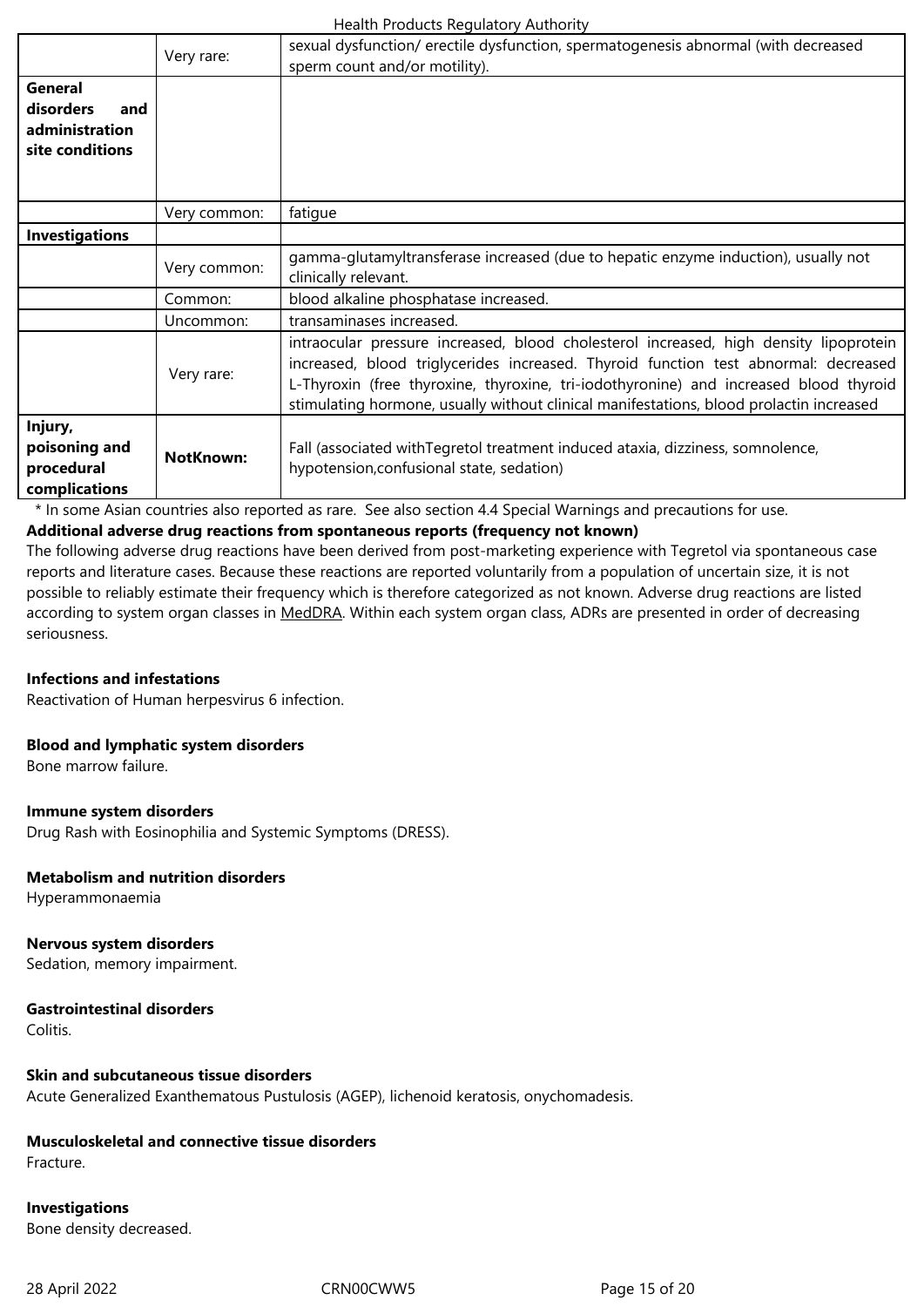#### There is increasing evidence regarding the association of genetic markers and the occurrence of cutaneous ADRs such as SJS,

TEN, DRESS, AGEP and maculopapular rash. In Japanese and European patients, these reactions have been reported to be associated with the use of carbazemepine and the presence of the HLA-A\*3101 allele. Another marker, HLA-B\*1502 has been shown to be strongly associated with SJS and TEN among individuals of Han Chinese, Thai and some other Asian ancestry (see sections 4.2 and 4.4 for further information).

## **Reporting of suspected adverse reactions**

Reporting suspected adverse reactions after authorisation of the medicinal product is important. It allows continued monitoring of the benefit/risk balance of the medicinal product. Healthcare professionals are asked to report any suspected adverse reactions via HPRA Pharmacovigilance, Website: www.hpra.ie

## **4.9 Overdose**

### **Signs and symptoms:**

The presenting signs and symptoms of overdosage usually involve the central nervous, cardiovascular, respiratory systems and the adverse drug reactions mentioned under section 4.8 Undesirable effects.

#### **Central nervous system:**

CNS depression, disorientation, depressed level of consciousness, somnolence, agitation, hallucination, coma; blurred vision, slurred speech, dysarthria, nystagmus, ataxia, dyskinesia, initially hyperreflexia, later hyporeflexia; convulsions, psychomotor disturbances, myoclonus, hypothermia, mydriasis.

## **Respiratory system**:

Respiratory depression, pulmonary oedema.

## **Cardiovascular system**:

Tachycardia, changes in blood pressure (hypotension and at times hypertension), cardiac arrhythmias, conduction disturbance with widening of QRS complex; syncope, in association with cardiac arrest.

#### **Gastrointestinal system**:

Vomiting, delayed gastric emptying, reduced bowel motility.

#### **Musculoskeletal system**

There have been some cases which reported rhabdomyolysis in association with carbamazepine toxicity.

#### **Renal function:**

Retention of urine, oliguria or anuria; fluid retention, water intoxication due to ADH-like effect of carbamazepine.

#### **Laboratory findings:**

Hyponatraemia, possibly metabolic acidosis, possibly hyperglycaemia, increased muscle creatinine phosphokinase.

#### **Treatment:**

There is no specific antidote.

Management should initially be guided by the patient's clinical condition. Possible admission to hospital. Measurement of the plasma level to confirm carbamazepine poisoning and to ascertain the size of the overdose. Evacuation of the stomach, gastric lavage, and administration of activated charcoal. Delay in evacuating the stomach may result in delayed absorption, leading to relapse during recovery from intoxication. Supportive medical care in an intensive care unit with cardiac monitoring and careful correction of electrolyte imbalance, if required.

#### **Special recommendations:**

Charcoal haemoperfusion has been recommended. Hemodialysis is the effective treatment modality in the management of the carbamazepine overdose.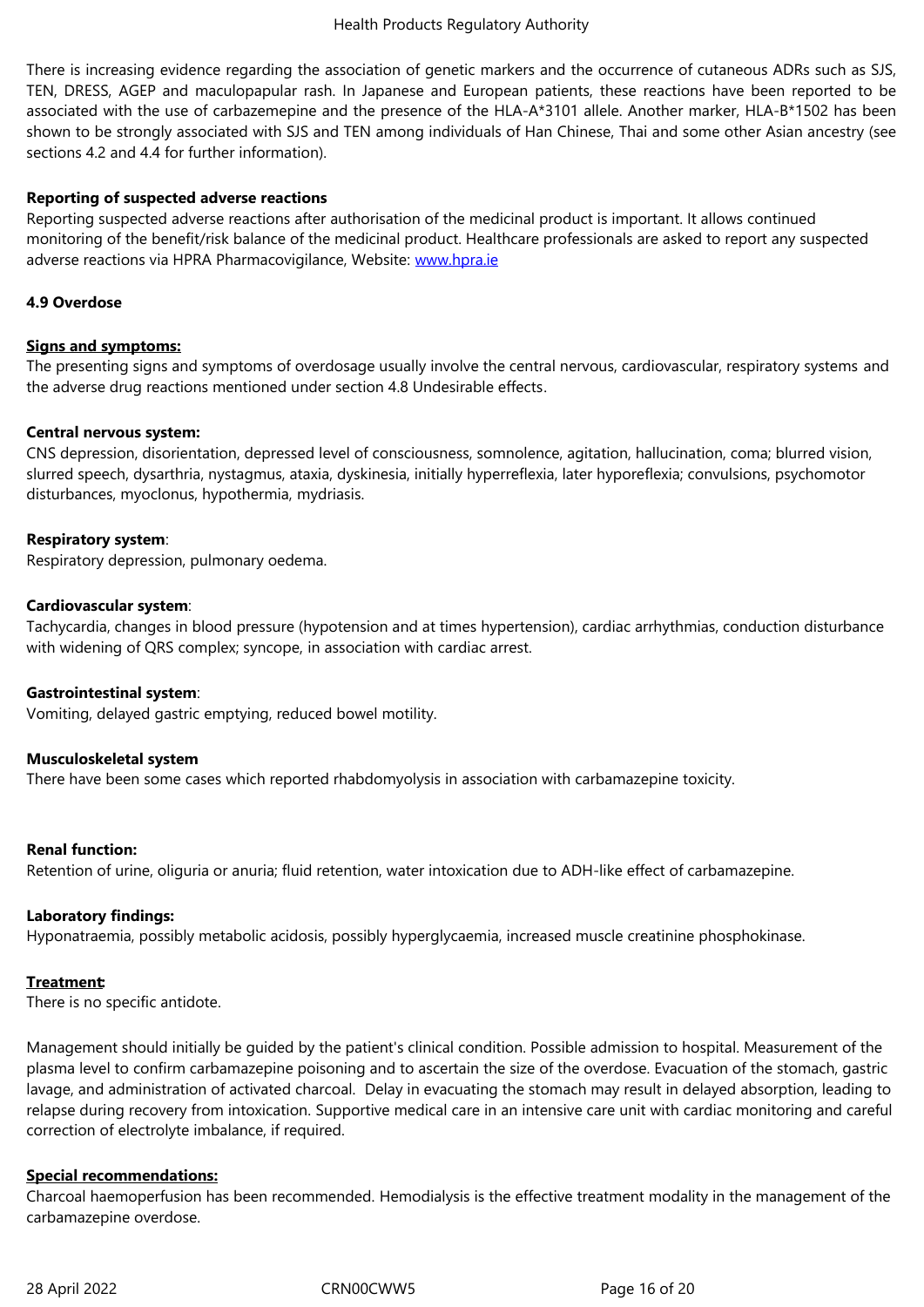Relapse and aggravation of symptomatology on the 2nd and 3rd day after overdose, due to delayed absorption, should be anticipated.

## **5 PHARMACOLOGICAL PROPERTIES**

## **5.1 Pharmacodynamic properties**

#### Pharmacotherapeutic group, ATC:

Therapeutic class: Carbamazepine is a dibenzazepine derivative with antiepileptic, neurotropic and psychotropic properties; (ATC Code: N03 AF01).

As an antiepilepticagent its spectrum of activity embraces: partial seizures (simple and complex) with and without secondary generalization; generalized tonic-clonic seizures, as well as combinations of these types of seizures.

The mechanism of action of carbamazepine, the active substance of Tegretol, has only been partially elucidated. Carbamazepine stabilizes hyperexcited nerve membranes, inhibits repetitive neuronal discharges, and reduces synaptic propagation of excitatory impulses. It is conceivable that prevention of repetitive firing of sodium-dependent action potentials in depolarized neurons via use- and voltage-dependent blockade of sodium channels may be its main mechanism of action.

Whereas reduction of glutamate release and stabilization of neuronal membranes may account mainly for the antiepileptic effects, the depressant effect on dopamine and noradrenaline turnover could be responsible for the antimanic properties of carbamazepine.

#### **5.2 Pharmacokinetic properties**

## *Absorption*

Carbamazepine is absorbed almost completely but relatively slowly from the tablets. The conventional tablets yield mean peak plasma concentrations of the unchanged substance within 12 hours, following single oral doses. With the oral suspension, mean peak plasma concentrations are attained within 2 hours. With respect to the amount of active substance absorbed, there is no clinically relevant difference between the oral dosage forms. After a single oral dose of 400 mg carbamazepine (tablets) the mean peak concentration of unchanged carbamazepine in the plasma is approx. 4.5 micrograms/mL.

The bioavailability of Tegretol in various oral formulations has been shown to lie between 85-100%.

Different preparations of carbamazepine may vary in bioavailability; to avoid reduced effect or risk of breakthrough seizures or excessive side effects, it may be prudent to avoid changing the formulation.

Ingestion of food has no significant influence on the rate and extent of absorption, regardless of the dosage form of Tegretol.

Steady-state plasma concentrations of carbamazepine are attained within about 1 to 2 weeks, depending individually upon auto-induction by carbamazepine and hetero-induction by other enzyme-inducing drugs, as well as on pretreatment status, dosage, and duration of treatment.

The steady-state plasma concentrations of carbamazepine considered as 'therapeutic range' vary considerably interindividually: for the majority of patients a range between 4 to 12 micrograms/mL corresponding to 17 to 50 micromol/L has been reported. Concentrations of carbamazepine-10,11-epoxide (pharmacologically active metabolite): about 30% of carbamazepine levels.

#### *Distribution*

Carbamazepine is bound to serum proteins to the extent of 70 to 80%. The concentration of unchanged substance in cerebrospinal fluid and saliva reflects the non-protein bound portion in the plasma (20 to 30%). Concentrations in breast milk were found to be equivalent to 25 to 60% of the corresponding plasma levels.

Carbamazepine crosses the placental barrier. Assuming complete absorption of carbamazepine, the apparent volume of distribution ranges from 0.8 to 1.9 L/kg.

## *Biotransformation / metabolism*

28 April 2022 CRN00CWW5 Page 17 of 20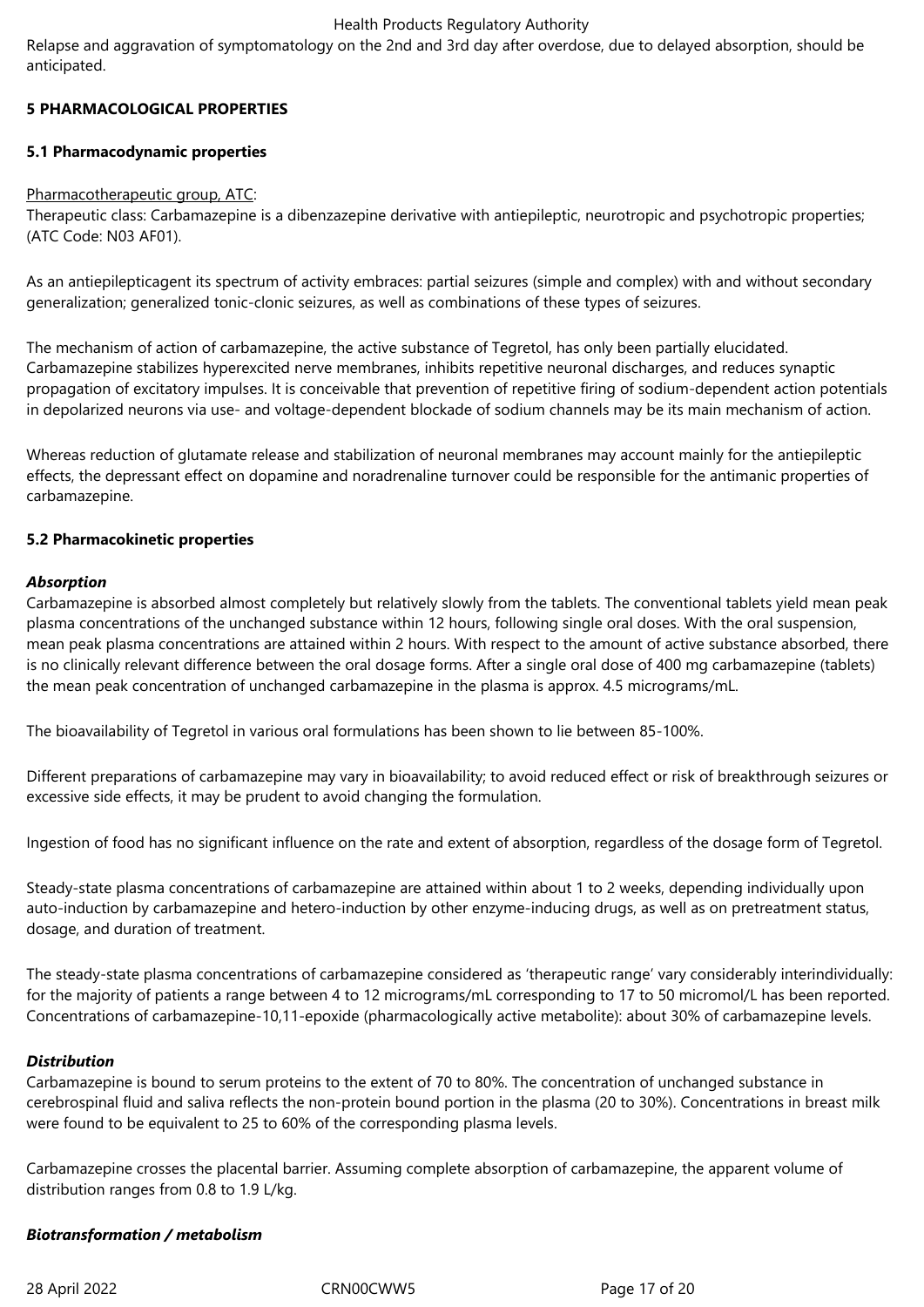Carbamazepine is metabolized in the liver, where the epoxide pathway of biotransformation is the most important one, yielding the 10,11-transdiol derivative and its glucuronide as the main metabolites. Cytochrome P450 3A4 has been identified as the major isoform responsible for the formation of the pharmacologically active carbamazepine-10,11 epoxide from carbamazepine. Human microsomal epoxide hydrolase has been identified as the enzyme responsible for the formation of the 10,11-transdiol derivative from carbamazepine-10,11 epoxide. 9-Hydroxy-methyl-10-carbamoyl acridan is a minor metabolite related to this pathway. After a single oral dose of carbamazepine about 30% appears in the urine as end-products of the epoxide pathway. Other important biotransformation pathways for carbamazepine lead to various monohydroxylated compounds, as well as to the N-glucuronide of carbamazepine produced by UGT2B7.

#### *Elimination*

The elimination half-life of unchanged carbamazepine averages approx. 36 hours following a single oral dose, whereas after repeated administration it averages only 16 to 24 hours (auto-induction of the hepatic mono-oxygenase system), depending on the duration of the medication. In patients receiving concomitant treatment with other liver-enzyme inducing drugs (e.g. phenytoin, phenobarbitone), half-life values averaging 9 to 10 hours have been found.

The mean elimination half-life of the 10,11-epoxide metabolite in the plasma is about 6 hours following single oral doses of the epoxide itself.

After administration of a single oral dose of 400 mg carbamazepine, 72% is excreted in the urine and 28% in the faeces. In the urine, about 2% of the dose is recovered as unchanged drug and about 1% as the pharmacologically active 10,11-epoxide metabolite.

#### **Special populations**:

#### **Children**

Owing to enhanced carbamazepine elimination, children may require higher doses of carbamazepine (in mg/kg) than adults.

#### **Elderly**

There is no indication of altered pharmacokinetics of carbamazepine in elderly patients as compared with young adults but its metabolism may be affected by hepatic dysfunction.

#### **Patients with hepatic or renal impairment**

No data are available on the pharmacokinetics of carbamazepine in patients with impaired hepatic or renal function. In advanced hepatic disease carbamazepine metabolism may be impaired.

#### **5.3 Preclinical safety data**

Non-clinical data reveal no special hazard for humans based on conventional studies of single and repeated dose toxicity, genotoxicity and carcinogenic potential. However, the animal studies were insufficient to rule out a teratogenic effect of carbamazepine.

#### **Carcinogenicity**

In rats treated with carbamazepine for 2 years, there was an increased incidence of hepatocellular tumors in females and benign testicular tumors in males.

However, there is no evidence that these observations are of any relevance to the therapeutic use of carbamazepine in humans.

#### **Genotoxicity**

Carbamazepine was not found to be genotoxic in various standard bacterial and mammalian mutagenicity studies.

#### **Reproductive toxicity**

The cumulative evidence from various animal studies in mice, rats and rabbits indicates that carbamazepine has no or only minor teratogenic potential at doses relevant to man. However, the animal studies were insufficient to rule out a teratogenic effect of carbamazepine. In a reproduction study in rats, nursing offspring demonstrated a reduced weight gain at a maternal dosage level of 192 mg/kg/day.

#### **6 PHARMACEUTICAL PARTICULARS**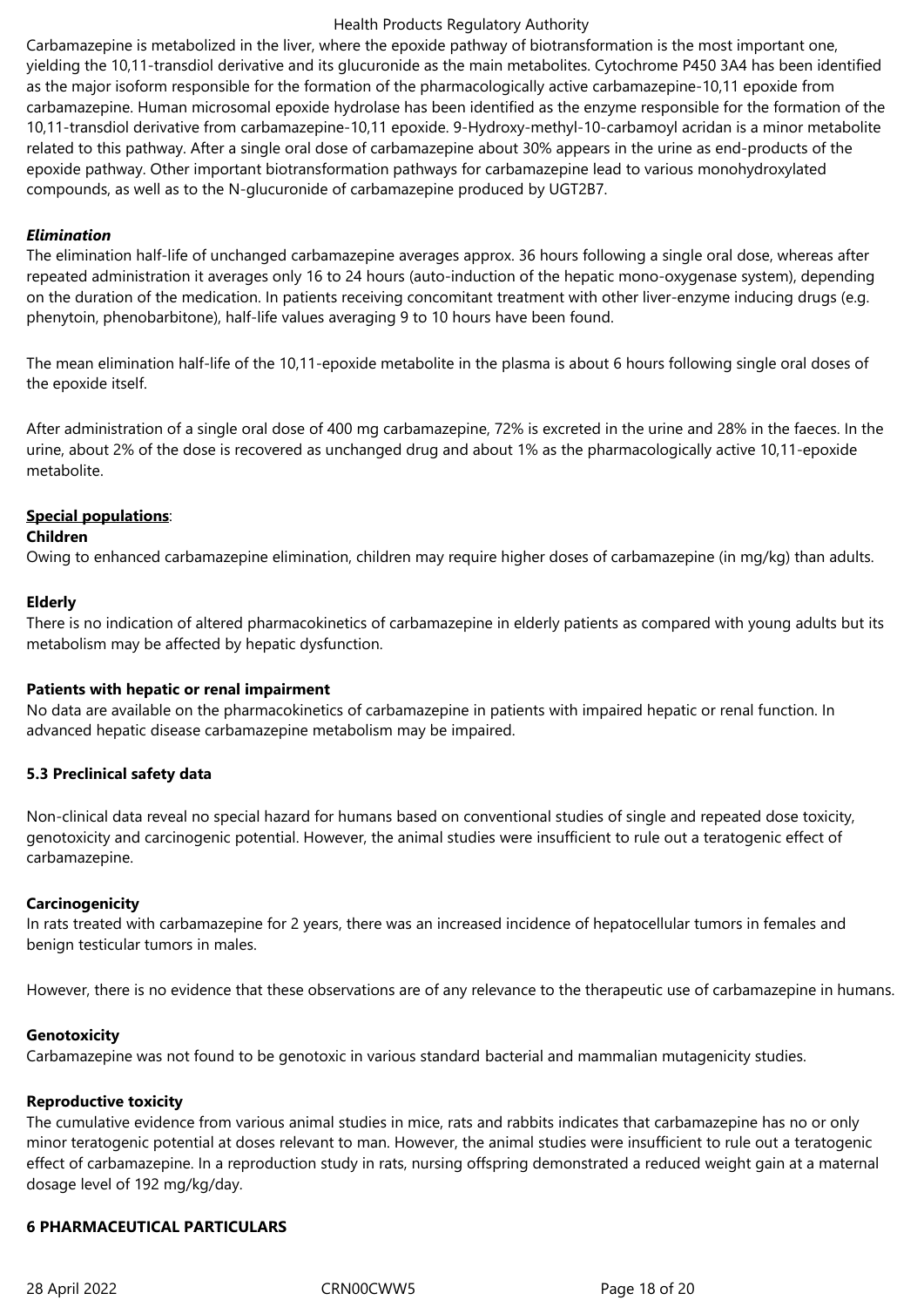## **6.1 List of excipients**

Saccharin sodium (E 954) Hyetellose Microcrystalline cellulose and carmellose sodium Sorbitol liquid (non-crystallising) (E 420) Macrogol stearate 400 Propylene glycol (E 1520) Methyl Parahydroxybenzoate (E 218) Propyl Parahydroxybenzoate (E 216) Sorbic Acid (E 200) Caramel Flavour 52.929A Purified Water

## **6.2 Incompatibilities**

Not applicable.

## **6.3 Shelf life**

3 years.

## **6.4 Special precautions for storage**

Do not store above 30° C. Keep the bottle in the outer carton in order to protect from light.

## **6.5 Nature and contents of container**

Amber Type III glass bottle with 28mm ROP neck finish, PP28 child resistant cap (PE outer and PP inner) containing 300 ml of suspension.

Not all pack sizes may be marketed.

## **6.6 Special precautions for disposal of a used medicinal product or waste materials derived from such medicinal product and other handling of the product**

Shake well before use.

## **7 MARKETING AUTHORISATION HOLDER**

Novartis Ireland Limited Vista Building Elm Park Merrion Road, Ballsbridge Dublin 4 Ireland

## **8 MARKETING AUTHORISATION NUMBER**

PA0896/030/001

## **9 DATE OF FIRST AUTHORISATION/RENEWAL OF THE AUTHORISATION**

Date of first authorisation: 30<sup>th</sup> December 1974

Date of last renewal: 31<sup>st</sup> May 2008

28 April 2022 CRN00CWW5 Page 19 of 20